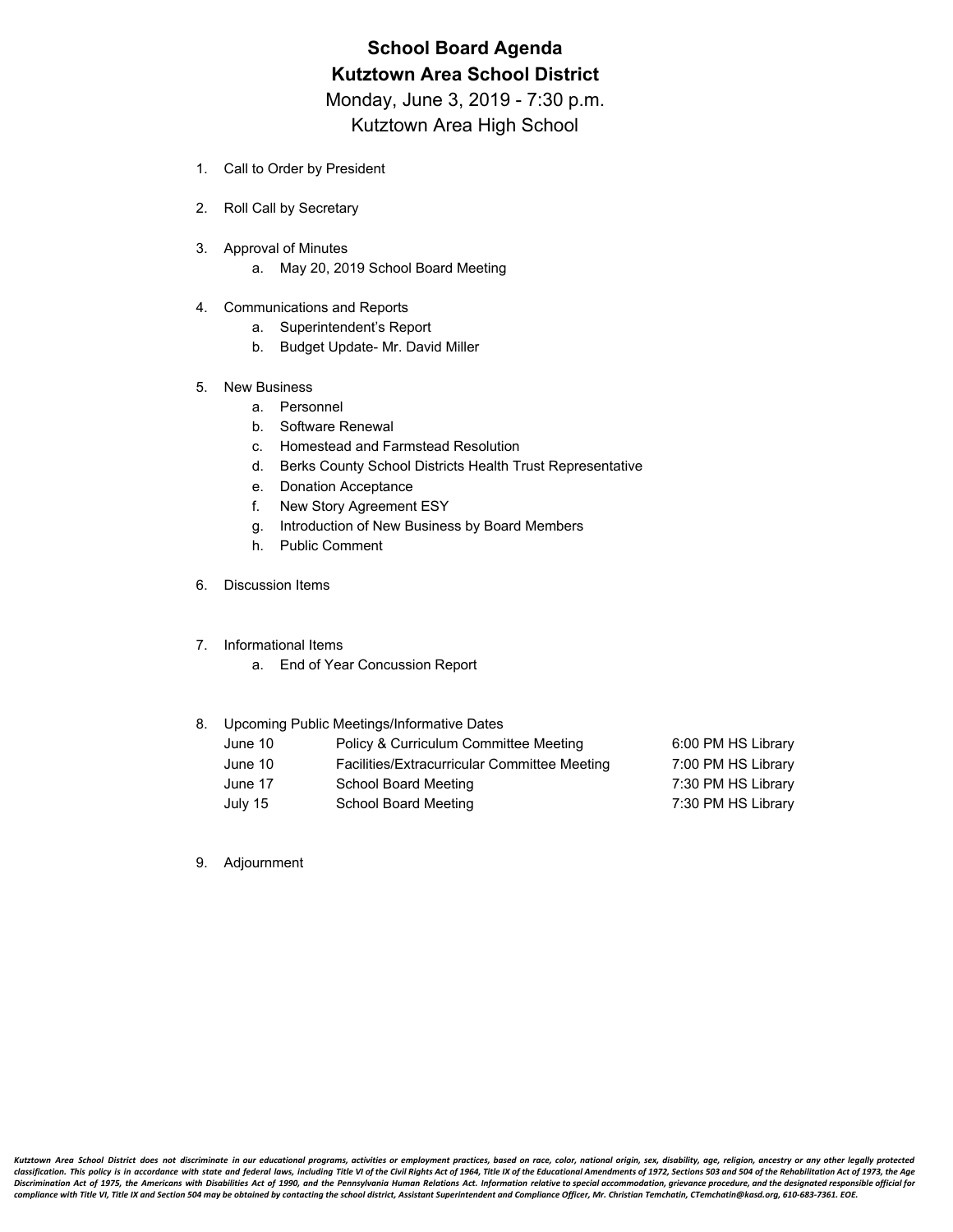# **ITEM 5 NEW BUSINESS**

# **A. PERSONNEL**

It is the recommendation of the administration that the Board of School Directors approve the following personnel Items:

- 1. The approval of an educational sabbatical for employee #926 commencing at the beginning of the second semester through the end of the 2019-20 school year. The employee plans to return for the 2019-20 school year.
- 2. The acceptance of the resignation of Mark Shellhammer as Applications and Support Specialist, effective June 7, 2019.
- 3. The approval of the resignation of employee #195, per the attached.
- 4. The approval of Brady Tucker as a custodial/maintenance employee for summer 2019 at a rate of \$9.75 per hour.
- 5. The approval of Martha Bergman as a substitute teacher for the 2019 Extended School Year (ESY) Program at the curriculum rate of \$27.00 per hour as needed.
- 6. The approval of the following paraeducators for the 2019 Extended School Year (ESY) Program at a rate of \$14.00 per hour:

Kay Gernert Reanna Martin

- 7. The approval of Nicole Teese as an elementary teacher at Kutztown Elementary School effective August 13, 2019 at a salary of \$52,268 per Bachelor's Degree, Step 2, of the KATA/KASD contract.
- 8. The approval of Nicole Teese as a per diem teacher, effective June 6, 2019, as needed to participate in professional development at the curriculum rate of \$27.00 per hour.
- 9. The approval of Jordan Chorones as an elementary teacher at Kutztown Elementary School effective August 13, 2019 at a salary of \$68,175 per Master's Degree, Step 6, of the KATA/KASD contract.
- 10. The approval of Jordan Chorones as a per diem teacher, effective June 4, 2019, as needed to participate in professional development at the curriculum rate of \$27.00 per hour.
- 11. The approval of Cecily Ryan as a secondary music teacher effective August 13, 2019 at a salary of \$52,003 per Bachelor's Degree, Step 1, of the KATA/KASD contract.
- 12. The approval of Cecily Ryan as a per diem teacher, effective June 4, 2019, as needed to participate in professional development at the curriculum rate of \$27.00 per hour.
- 13. The approval of a child-rearing leave for employee #563 for the 2019-2020 school year.
- 14. The approval of employee #283 to take an unpaid leave of absence from November 1-27, 2019.
- 15. The approval of the following coaches, advisors, and stipends for the 2019-2020 school year:

| Craig Mogel   | HS Head Boys Basketball Coach  | \$7,000.00 |
|---------------|--------------------------------|------------|
| Amanda Miller | Summer Music Program Volunteer |            |

### *Personnel is Approved Pending Receipt of All Mandated Credentials*

- **B. SOFTWARE RENEWAL -** It is the recommendation of the administration that the Board of School Directors approve the three-year software renewal agreement with Population Health Innovations for the Health eTools software at a cost of \$3,000.00 for the term of May 22, 2019 through July 31, 2022, per the attached.
- **C. HOMESTEAD AND FARMSTEAD RESOLUTION -** It is the recommendation of the administration that the Board of School Directors approve the 2019-2020 Homestead and Farmstead Resolution, per the attached.
- **D. BERKS COUNTY SCHOOL DISTRICTS HEALTH TRUST REPRESENTATIVE -** It is the recommendation of the administration that the Board of School Directors approve David Miller as the District's management representative on the Berks County School District Health Trust Board of Trustees for a 2-year period beginning July 1, 2019 and ending on June 30, 2021.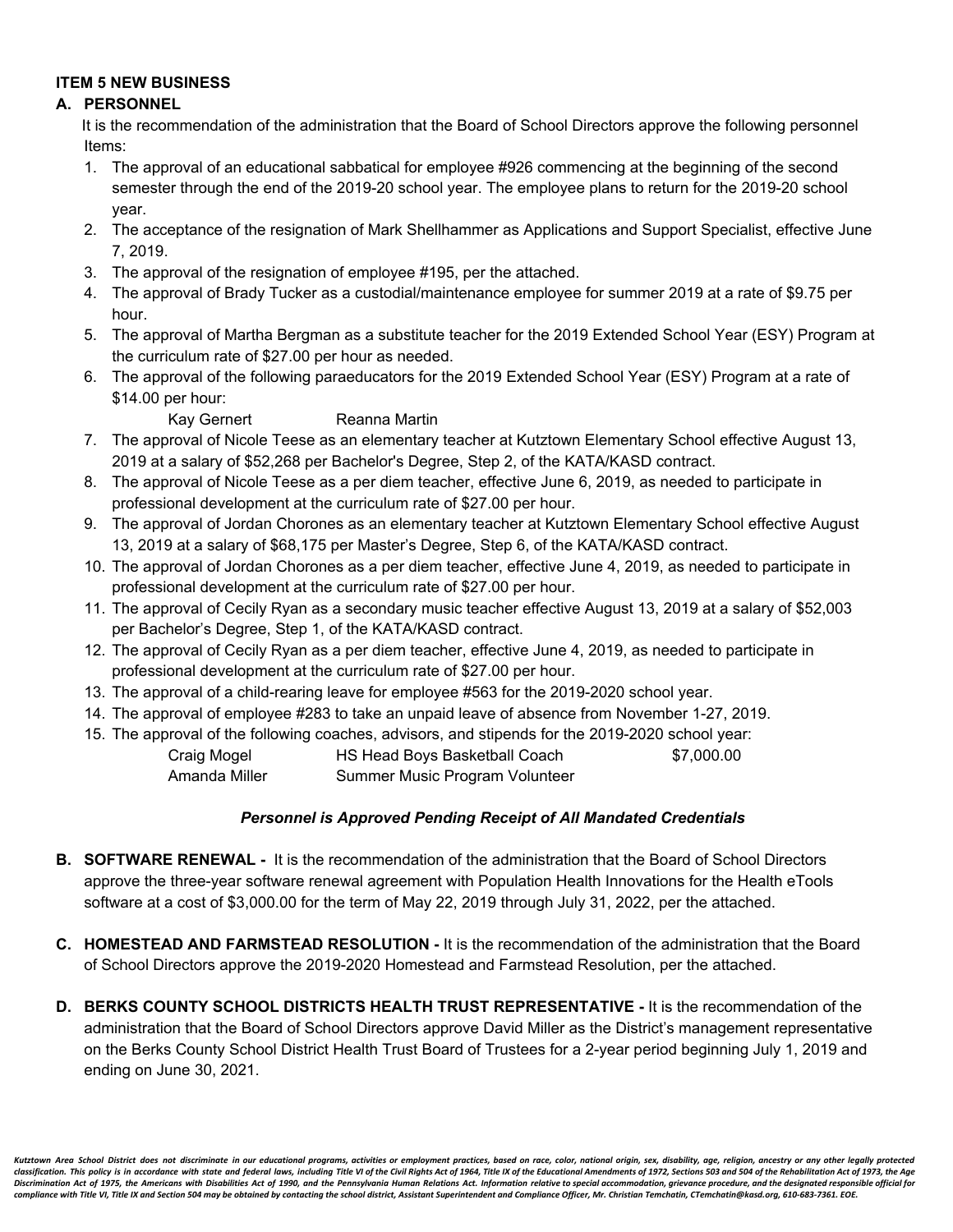- **E. DONATION ACCEPTANCE** It is the recommendation of the administration that the Board of School Directors accept a donation, with gratitude, from Giant Food Stores to Greenwich-Lenhartsville Elementary School in the amount of \$553.97 to be used to fund field trips, assemblies, and special activities.
- **F. NEW STORY AGREEMENT ESY** It is the recommendation of the administration that the Board of School Directors approve the tuition agreement with New Story Schools and Services in Reading, PA for a special education student at a cost of \$380 per enrolled day for 2019 Extended School Year (ESY).

#### **G. INTRODUCTION OF NEW BUSINESS BY BOARD MEMBERS**

### **H. PUBLIC COMMENT**

#### SCHOOL BOARD MEMBERS

Carl H. Ziegler, President **Eric Johnson** Eric Johnson Dennis S. Ritter

Randy T. Burch, Vice-President **Example 20** Karl Nolte **Carl Constanting** Dr. George F. Fiore, Superintendent (non-voting) Alan J. Darion **Marion Communist Communist Communist Communist Communist Communist Communist Communist Communist Communist Communist Communist Communist Communist Communist Communist Communist Communist Communist Communist** Michael Hess **Charles Shurr** Charles Shurr Rikki L. DeVough, Secretary (non-member)

Kutztown Area School District does not discriminate in our educational programs, activities or employment practices, based on race, color, national origin, sex, disability, age, religion, ancestry or any other legally prot classification. This policy is in accordance with state and federal laws, including Title VI of the Civil Rights Act of 1964, Title IX of the Educational Amendments of 1972, Sections 503 and 504 of the Rehabilitation Act o Discrimination Act of 1975, the Americans with Disabilities Act of 1990, and the Pennsylvania Human Relations Act. Information relative to special accommodation, grievance procedure, and the designated responsible official *compliance with Title VI, Title IX and Section 504 may be obtained by contacting the school district, Assistant Superintendent and Compliance Officer, Mr. Christian Temchatin, CTemchatin@kasd.org, 610-683-7361. EOE.*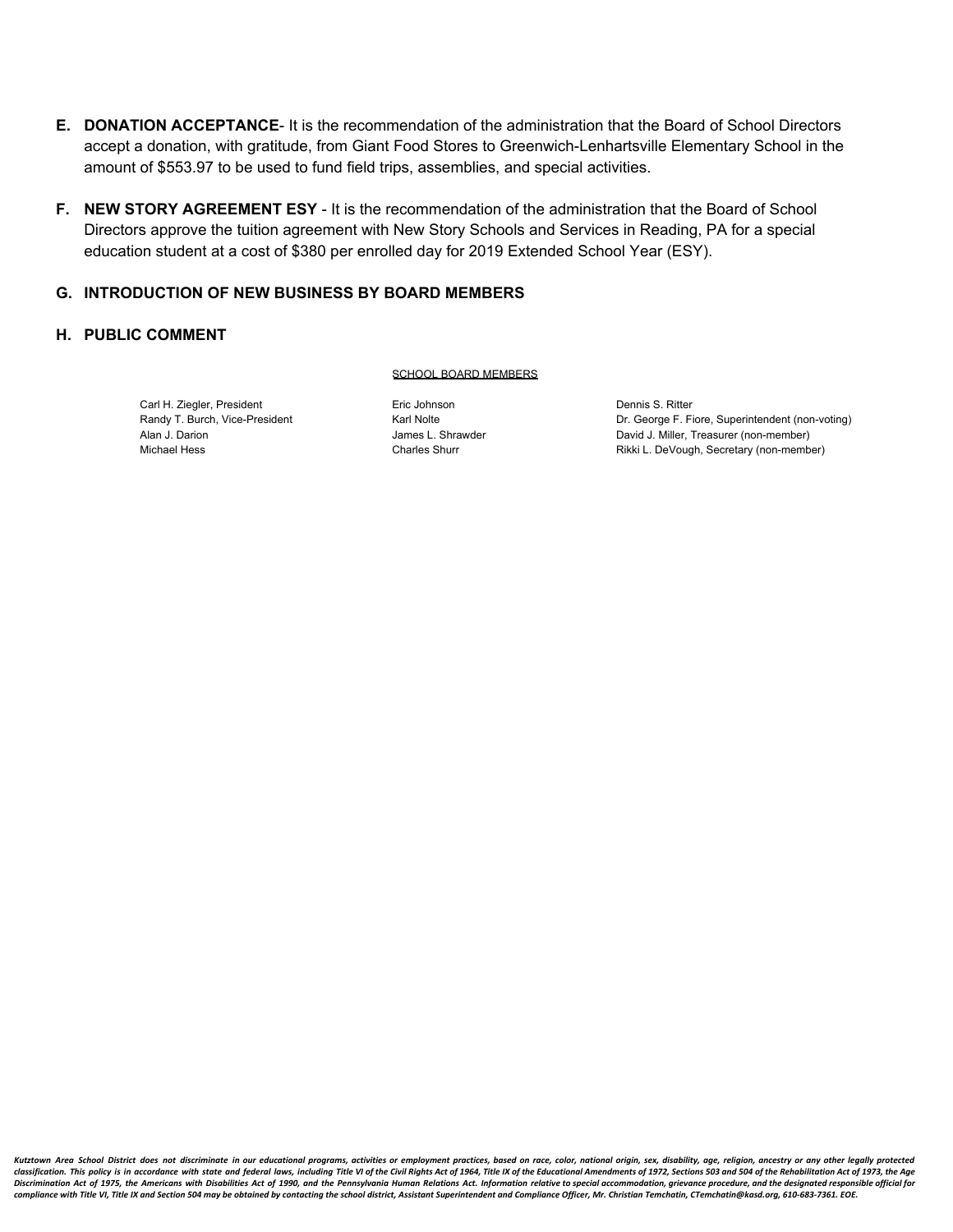# *Minutes* of the KUTZTOWN AREA SCHOOL DISTRICT Board of Directors Meeting Monday, May 20, 2019 - 7:30 p.m.

The Board of Directors of Kutztown Area School District met for a regular monthly board meeting on Monday, May 20, 2019, at 7:30 p.m., in the High School Library, pursuant to due notice to board members and the public.

| <b>Present</b>                               | Shurr, Carl Ziegler                                                                                                                                             |                                                                                                                                                                                                                                                                                                                                                                                | Randy Burch, Michael Hess, Dennis Ritter, Eric Johnson, Karl Nolte, Alan Darion, Charles |                                                                                                                                                                                            |  |  |  |
|----------------------------------------------|-----------------------------------------------------------------------------------------------------------------------------------------------------------------|--------------------------------------------------------------------------------------------------------------------------------------------------------------------------------------------------------------------------------------------------------------------------------------------------------------------------------------------------------------------------------|------------------------------------------------------------------------------------------|--------------------------------------------------------------------------------------------------------------------------------------------------------------------------------------------|--|--|--|
| Absent                                       | Jim Shrawder                                                                                                                                                    |                                                                                                                                                                                                                                                                                                                                                                                |                                                                                          |                                                                                                                                                                                            |  |  |  |
| <b>Also Present</b>                          |                                                                                                                                                                 |                                                                                                                                                                                                                                                                                                                                                                                |                                                                                          | George Fiore, David Miller, Christian Temchatin, Rikki DeVough, Diane Quinn, Scott Hand, James<br>Brown, Jeff Huffert, Beth Stump, Deb Kenney, Melissa Blatt, Michele Schoener, Lisa Swope |  |  |  |
| <b>Call to Order</b>                         |                                                                                                                                                                 | The meeting was called to order at 7:30 p.m. by President Ziegler.                                                                                                                                                                                                                                                                                                             |                                                                                          |                                                                                                                                                                                            |  |  |  |
| Welcome                                      |                                                                                                                                                                 | President Ziegler opened the meeting with a moment of silence and Pledge of Allegiance to the flag.<br>He asked everyone to sign the attendance book and mark the topic of comment next to his/her<br>name. He requested that anyone wishing to speak on an agenda item please raise his/her hand to<br>be recognized. He indicated that this meeting was being tape recorded. |                                                                                          |                                                                                                                                                                                            |  |  |  |
| <b>Meeting Minutes</b>                       | School Board Meeting.                                                                                                                                           |                                                                                                                                                                                                                                                                                                                                                                                |                                                                                          | Motion made by Randy Burch, seconded by Dennis Ritter, to approve the Minutes of the May 6, 2019                                                                                           |  |  |  |
|                                              | Roll call vote:<br><b>Motion carried.</b>                                                                                                                       | Yes 8                                                                                                                                                                                                                                                                                                                                                                          | No 0                                                                                     | Absent 1 (Shrawder)                                                                                                                                                                        |  |  |  |
| Treasurer's                                  |                                                                                                                                                                 |                                                                                                                                                                                                                                                                                                                                                                                |                                                                                          | Motion made by Randy Burch, seconded by Michael Hess, to approve the Treasurer's Report of the                                                                                             |  |  |  |
| <b>Report</b>                                | General Fund.<br><b>Roll call vote:</b><br><b>Motion carried.</b>                                                                                               | Yes 8                                                                                                                                                                                                                                                                                                                                                                          | No 0                                                                                     | <b>Absent 1 (Shrawder)</b>                                                                                                                                                                 |  |  |  |
| <b>Ratification of</b>                       |                                                                                                                                                                 |                                                                                                                                                                                                                                                                                                                                                                                |                                                                                          | Motion made by Michael Hess, seconded by Dennis Ritter, to ratify for payment the general account bills                                                                                    |  |  |  |
| <b>General Account</b>                       | (including manual checks) in the amount of \$3,741,569.29.                                                                                                      |                                                                                                                                                                                                                                                                                                                                                                                |                                                                                          |                                                                                                                                                                                            |  |  |  |
|                                              | Roll call vote:<br><b>Motion carried.</b>                                                                                                                       | Yes 8                                                                                                                                                                                                                                                                                                                                                                          | No 0                                                                                     | Absent 1 (Shrawder)                                                                                                                                                                        |  |  |  |
| <b>Approval of</b><br><b>General Account</b> | in the amount of \$728,181.73.                                                                                                                                  |                                                                                                                                                                                                                                                                                                                                                                                |                                                                                          | Motion made by Dennis Ritter, seconded by Michael Hess, to approve for payment the general account bills                                                                                   |  |  |  |
|                                              | <b>Roll call vote:</b><br><b>Motion carried.</b>                                                                                                                | Yes 8                                                                                                                                                                                                                                                                                                                                                                          | No 0                                                                                     | Absent 1 (Shrawder)                                                                                                                                                                        |  |  |  |
| <b>Approval of</b>                           |                                                                                                                                                                 |                                                                                                                                                                                                                                                                                                                                                                                |                                                                                          | Motion made by Randy Burch, seconded by Eric Johnson, to approve for payment the construction account                                                                                      |  |  |  |
| <b>Construction Account</b>                  | bills in the amount of \$46,832.88.                                                                                                                             |                                                                                                                                                                                                                                                                                                                                                                                |                                                                                          |                                                                                                                                                                                            |  |  |  |
|                                              | Roll call vote:<br><b>Motion carried.</b>                                                                                                                       | Yes 8                                                                                                                                                                                                                                                                                                                                                                          | No 0                                                                                     | <b>Absent 1 (Shrawder)</b>                                                                                                                                                                 |  |  |  |
| Superintendent's<br><b>Report</b>            | <b>Rifle Team</b><br>State History Day Competition<br><b>KIA Championship</b><br><b>Track and Field</b><br>Basketball Acknowledgement<br><b>Budget Timeline</b> |                                                                                                                                                                                                                                                                                                                                                                                |                                                                                          |                                                                                                                                                                                            |  |  |  |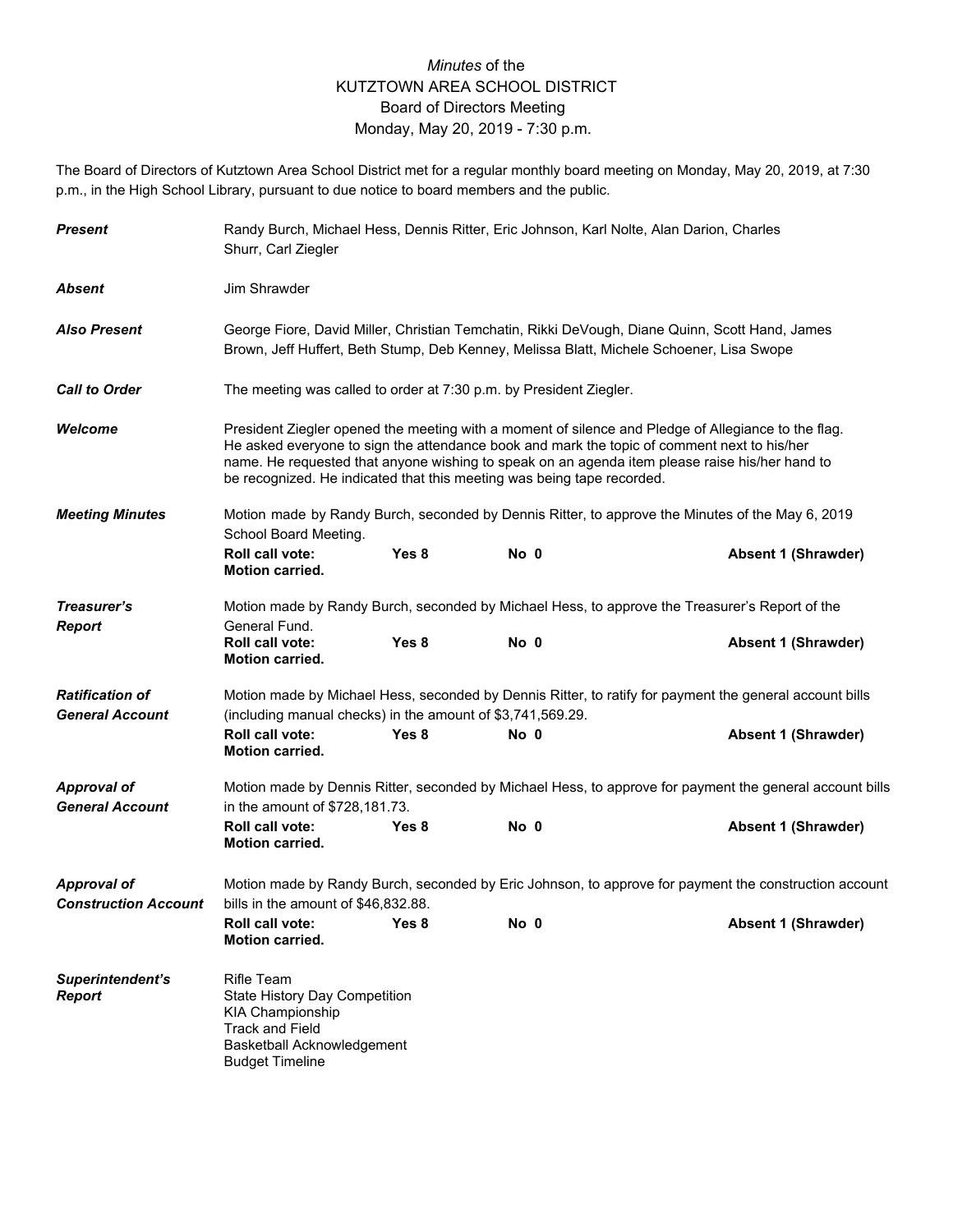| <b>Board Committee</b>      | <b>T.C.C.</b>                                                                                                                                                                                                                    | No report.                                                                                                                                                                                                                                                                                                                                                                                                                                                                                                                                                                                                                                                                                                                                                                                                                                |                                                                                                              |               |                                                                                                                                                                                                                                                                                                                                                                                                                                                                                                                                                                                                                                                                                                                                                                                                                                                                                                                                                                                                                                                                                                                                                                                             |
|-----------------------------|----------------------------------------------------------------------------------------------------------------------------------------------------------------------------------------------------------------------------------|-------------------------------------------------------------------------------------------------------------------------------------------------------------------------------------------------------------------------------------------------------------------------------------------------------------------------------------------------------------------------------------------------------------------------------------------------------------------------------------------------------------------------------------------------------------------------------------------------------------------------------------------------------------------------------------------------------------------------------------------------------------------------------------------------------------------------------------------|--------------------------------------------------------------------------------------------------------------|---------------|---------------------------------------------------------------------------------------------------------------------------------------------------------------------------------------------------------------------------------------------------------------------------------------------------------------------------------------------------------------------------------------------------------------------------------------------------------------------------------------------------------------------------------------------------------------------------------------------------------------------------------------------------------------------------------------------------------------------------------------------------------------------------------------------------------------------------------------------------------------------------------------------------------------------------------------------------------------------------------------------------------------------------------------------------------------------------------------------------------------------------------------------------------------------------------------------|
| <b>Reports</b>              | <b>PSBA</b>                                                                                                                                                                                                                      | No report.                                                                                                                                                                                                                                                                                                                                                                                                                                                                                                                                                                                                                                                                                                                                                                                                                                |                                                                                                              |               |                                                                                                                                                                                                                                                                                                                                                                                                                                                                                                                                                                                                                                                                                                                                                                                                                                                                                                                                                                                                                                                                                                                                                                                             |
|                             | <b>BCIU</b>                                                                                                                                                                                                                      | No report.                                                                                                                                                                                                                                                                                                                                                                                                                                                                                                                                                                                                                                                                                                                                                                                                                                |                                                                                                              |               |                                                                                                                                                                                                                                                                                                                                                                                                                                                                                                                                                                                                                                                                                                                                                                                                                                                                                                                                                                                                                                                                                                                                                                                             |
|                             | <b>BCTC</b>                                                                                                                                                                                                                      | The committee toured the Mechatronics program area and reviewed student honors,<br>and low bids for the Welding Technology Center.                                                                                                                                                                                                                                                                                                                                                                                                                                                                                                                                                                                                                                                                                                        |                                                                                                              |               |                                                                                                                                                                                                                                                                                                                                                                                                                                                                                                                                                                                                                                                                                                                                                                                                                                                                                                                                                                                                                                                                                                                                                                                             |
|                             | P&C                                                                                                                                                                                                                              | Macbooks vs Chromebooks.                                                                                                                                                                                                                                                                                                                                                                                                                                                                                                                                                                                                                                                                                                                                                                                                                  |                                                                                                              |               | The committee received a presentation on math textbooks and online text, and reviewed                                                                                                                                                                                                                                                                                                                                                                                                                                                                                                                                                                                                                                                                                                                                                                                                                                                                                                                                                                                                                                                                                                       |
|                             | <b>ECC and</b><br><b>Facilities</b>                                                                                                                                                                                              | The committee discussed a replacement dump truck, floor scrubbers, tennis court,<br>and hitting boards. The committee received a spring sports post-season update, and<br>reviewed open positions.                                                                                                                                                                                                                                                                                                                                                                                                                                                                                                                                                                                                                                        |                                                                                                              |               |                                                                                                                                                                                                                                                                                                                                                                                                                                                                                                                                                                                                                                                                                                                                                                                                                                                                                                                                                                                                                                                                                                                                                                                             |
|                             | <b>Secondary</b><br>Programming<br>and Scheduling                                                                                                                                                                                | No report.                                                                                                                                                                                                                                                                                                                                                                                                                                                                                                                                                                                                                                                                                                                                                                                                                                |                                                                                                              |               |                                                                                                                                                                                                                                                                                                                                                                                                                                                                                                                                                                                                                                                                                                                                                                                                                                                                                                                                                                                                                                                                                                                                                                                             |
| <b>Personnel</b>            | 1.<br>2.<br>3.<br>4.<br>5.<br>6.<br>7.<br>8.<br>per hour.<br>\$7.25 per hour.<br>rate of \$9.75 per hour:<br>22 - July 2, 2019:<br>Dean Kniss<br>Jane Kniss<br>Jeffrey Maust<br><b>Roll call vote:</b><br><b>Motion carried.</b> | Motion made by Dennis Ritter, seconded by Charles Shurr, to approve the following personnel items:<br>the curriculum rate of \$27.00 per hour.<br>The approval of Michele Schoener as a Substitute Summer Reading Program Teacher for the 2019<br>program at the curriculum rate of \$27.00 per hour.<br>the curriculum rate of \$27.00 per hour.<br>13, 2019 at a salary of \$62,168 per Master's Degree, Step 2, of the KATA/KASD contract.<br>professional development at the curriculum rate of \$27.00 per hour.<br>professional development at the curriculum rate of \$27.00 per hour.<br>9. The approval of the following summer custodial help for summer 2019 at a rate of \$9.75 per hour:<br>Denise Leibensperger<br><b>Madison Keiser</b><br>All Personnel are Approved Pending Receipt of All Mandated Credentials<br>Yes 7 | <b>Krystal Nolte</b><br><b>Tiberius Shaub</b><br>Anastasia Noll*<br>John Noll, Jr.*<br>Robert Pensyl<br>No 0 | N/A 1 (Nolte) | The approval of Carol Fairchild as the Extended School Year (ESY) School Nurse for the 2019 program at<br>The approval of Sarah Seng as the Middle School Summer Program ELA teacher for the 2019 program at<br>The approval of Patricia Loch to serve as clerical substitute at an hourly rate of \$14.00 during the summer.<br>The approval of Drew Gehman as an elementary teacher at Kutztown Elementary School effective August<br>The approval of Drew Gehman as a per diem teacher, effective May 21, 2019, as needed to participate in<br>The approval of Victoria Herr as a per diem teacher, effective May 21, 2019, as needed to participate in<br>The approval of Evan Nygard as a custodial/maintenance employee for summer 2019 at a rate of \$9.75<br>Evan Nygard<br>10. The approval of Anthony Johnson as a student worker for the 2019 Summer Work Program at a rate of<br>11. The approval of the following students for summer Technology Department help for summer 2019 at a<br>12. The approval of the following chaperones(*) and volunteers for the World War II Trip to Europe from June<br>Susan Pensyl<br>Cynthia Williams-Maust*<br><b>Absent 1 (Shrawder)</b> |
| <b>Cyber Charter School</b> |                                                                                                                                                                                                                                  |                                                                                                                                                                                                                                                                                                                                                                                                                                                                                                                                                                                                                                                                                                                                                                                                                                           |                                                                                                              |               | Motion made by Eric Johnson, seconded by Randy Burch, to approve the Senate Bill 34 and House Bill 526                                                                                                                                                                                                                                                                                                                                                                                                                                                                                                                                                                                                                                                                                                                                                                                                                                                                                                                                                                                                                                                                                      |

| <b>Cyber Charter School</b> | resolution, per the attached.             |       |      | Motion made by Eric Johnson, seconded by Randy Burch, to approve the Senate Bill 34 and House Bill 526 |
|-----------------------------|-------------------------------------------|-------|------|--------------------------------------------------------------------------------------------------------|
|                             | Roll call vote:<br><b>Motion carried.</b> | Yes 8 | No 0 | <b>Absent 1 (Shrawder)</b>                                                                             |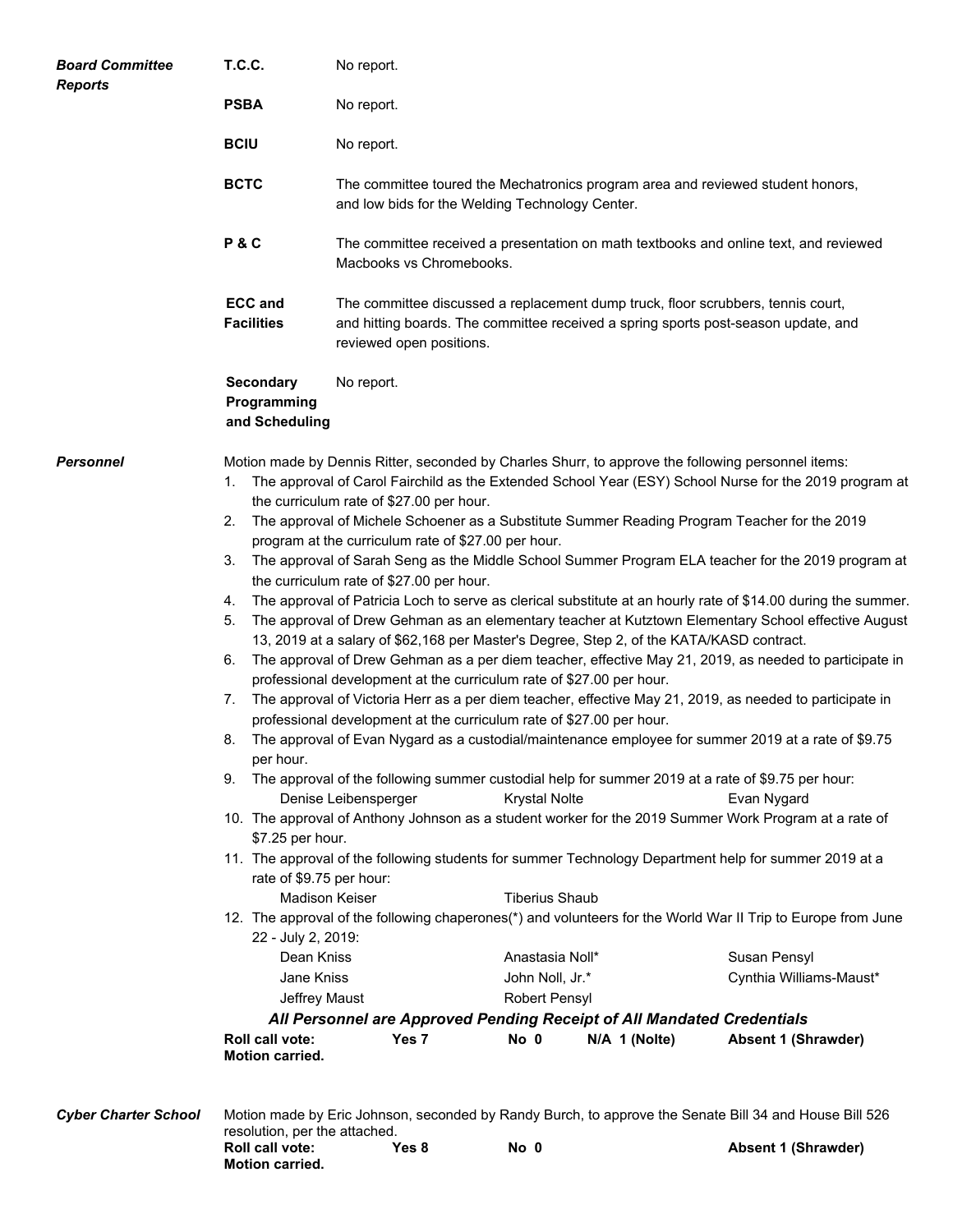| <b>Conference Request</b>   | <b>Roll call vote:</b><br><b>Motion carried.</b>                | Yes 8            | Motion made by Al Darion, seconded by Randy Burch, to approve employee #1935 to attend the Advanced<br>Placement Environmental Science training in Baltimore, MD on June 24-28, 2019, at a cost of \$1,021.34.<br>No 0                            | Absent 1 (Shrawder)        |
|-----------------------------|-----------------------------------------------------------------|------------------|---------------------------------------------------------------------------------------------------------------------------------------------------------------------------------------------------------------------------------------------------|----------------------------|
| <b>Apple Computer Lease</b> | management software.                                            |                  | Motion made by Randy Burch, seconded by Michael Hess, to approve a four-year Lease beginning the<br>2019-2020 school year in the amount of \$31,887.18 per year for refresh of computing devices and                                              |                            |
|                             | Roll call vote:<br><b>Motion carried.</b>                       | Yes 8            | No 0                                                                                                                                                                                                                                              | Absent 1 (Shrawder)        |
| <b>Technology Financing</b> | virtual server equipment.                                       |                  | Motion made by Randy Burch, seconded by Charles Shurr, to approve the four-year lease agreement with<br>Vantage Financial beginning the 2019-2020 school year in the amount of \$16,453.00 per year for refresh of                                |                            |
|                             | Roll call vote:<br><b>Motion carried.</b>                       | Yes 8            | No 0                                                                                                                                                                                                                                              | <b>Absent 1 (Shrawder)</b> |
| <b>Textbook Approvals</b>   |                                                                 |                  | Motion made by Dennis Ritter, seconded by Al Darion, to approve the following textbooks:<br>1. Pearson enVision AGA (Algebra, Geometry, and Algebra II) at a cost of \$29,069.87                                                                  |                            |
|                             |                                                                 |                  | 2. Goodheart-Willcox-Housing and Interior Design, 11th Ed. at a cost of \$2,321.81.                                                                                                                                                               |                            |
|                             | <b>Roll call vote:</b><br><b>Motion carried.</b>                | Yes <sub>8</sub> | No 0                                                                                                                                                                                                                                              | <b>Absent 1 (Shrawder)</b> |
| <b>Imagine Learning</b>     | at a cost of \$38,500 per year.                                 |                  | Motion made by Michael Hess, seconded by Randy Burch, to approve the 3-year purchase agreement<br>(renewal) with Imagine Learning for 250 licenses for literacy and Imagine Math for all middle school students                                   |                            |
|                             | Roll call vote:<br><b>Motion carried.</b>                       | Yes <sub>8</sub> | No <sub>0</sub>                                                                                                                                                                                                                                   | <b>Absent 1 (Shrawder)</b> |
| <b>Donation</b>             | Roll call vote:<br><b>Motion carried.</b>                       | Yes 8            | Kutztown Fire Company Motion made by Eric Johnson, seconded by Al Darion, to approve a donation of \$150.00 to the Kutztown<br>Fire Company in appreciation of their donation of time and equipment to the Kutztown Area School District.<br>No 0 | Absent 1 (Shrawder)        |
| <b>Appointment</b>          | Roll call vote:<br><b>Motion carried.</b>                       | Yes 8            | School Board Treasurer Motion made by Eric Johnson, seconded by Randy Burch, to appoint David J. Miller as treasurer to the<br>Kutztown Area Board of School Directors for the 2019-2020 school year at a stipend of \$1,050.00.<br>No 0          | <b>Absent 1 (Shrawder)</b> |
| <b>Compensation</b>         | term through June 2021.                                         |                  | School Board Secretary Motion made by Randy Burch, seconded by Charles Shurr, to approve a stipend of \$2,500.00 to Rikki L.<br>DeVough as School Board Secretary for the 2019-2020 year. Mrs. DeVough was appointed for a four-year              |                            |
|                             | Roll call vote:<br><b>Motion carried.</b>                       | Yes <sub>8</sub> | No 0                                                                                                                                                                                                                                              | Absent 1 (Shrawder)        |
| <b>Donation</b>             | used to fund field trips and special activities.                |                  | Motion made by Dennis Ritter, seconded by Randy Burch, to accept, a donation, with gratitude, from the<br>American Heart Association to Greenwich-Lenhartsville Elementary School in the amount of \$200.00 to be                                 |                            |
|                             | <b>Roll call vote:</b><br>Motion carried.                       | Yes 8            | No 0                                                                                                                                                                                                                                              | <b>Absent 1 (Shrawder)</b> |
| <b>Dump Truck</b>           | truck from the New Holland Auto Group at a cost of \$41,555.00. |                  | Motion made by Karl Nolte, seconded by Randy Burch, to approve the purchase of a replacement dump                                                                                                                                                 |                            |
|                             | <b>Roll call vote:</b><br><b>Motion carried.</b>                | Yes 8            | No 0                                                                                                                                                                                                                                              | <b>Absent 1 (Shrawder)</b> |
| <b>Floor Scrubber</b>       | \$20,670.00.                                                    |                  | Motion made by Randy Burch, seconded by Karl Nolte, to approve the purchase of a floor scrubber for<br>Kutztown Area High School and Greenwich-Lenhartsville Elementary School from M.J. Earl Inc. at a cost of                                   |                            |
|                             | Roll call vote:<br>Motion carried.                              | Yes <sub>8</sub> | No 0                                                                                                                                                                                                                                              | Absent 1 (Shrawder)        |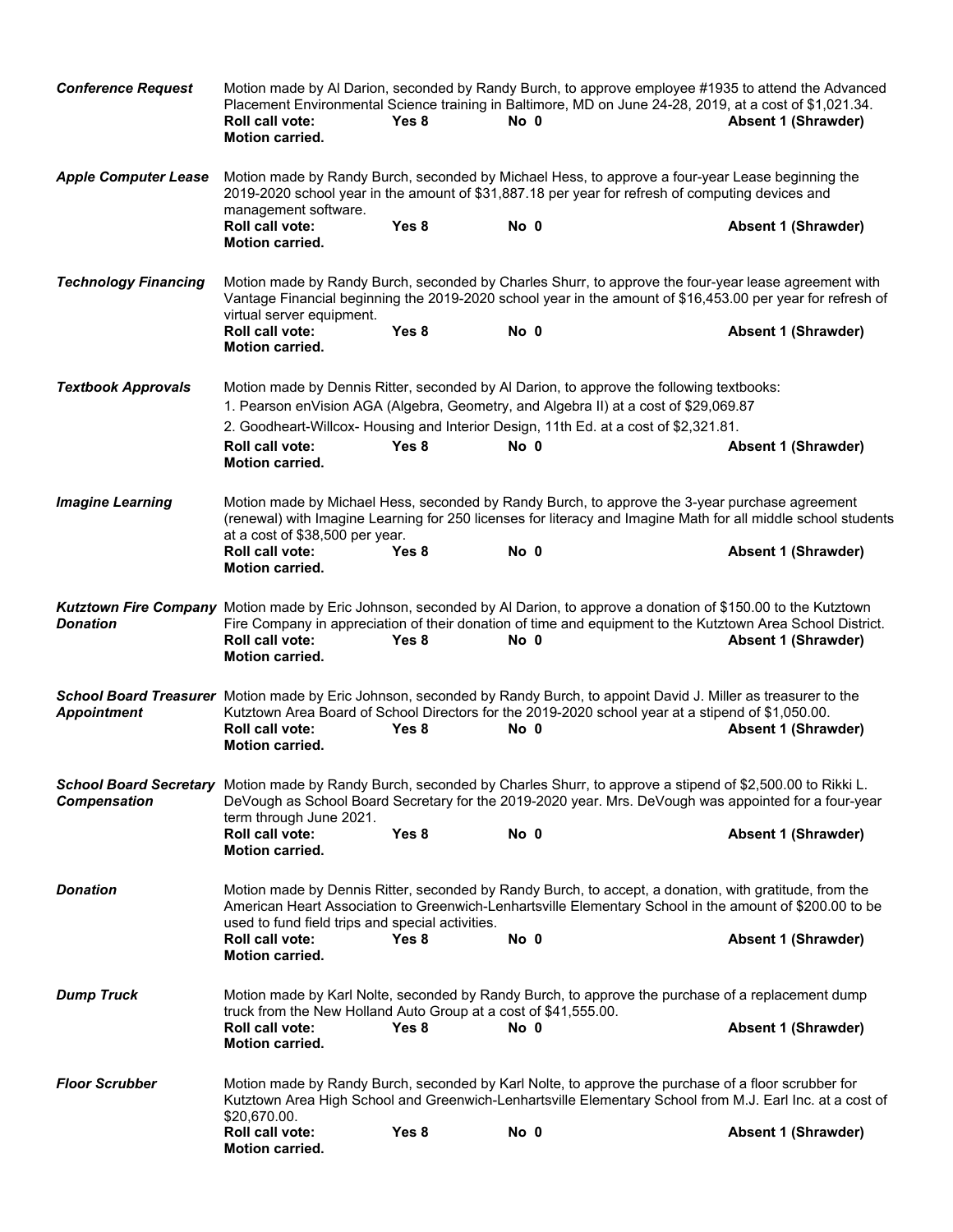| <b>Wireless Microphone</b> | <b>Roll call vote:</b><br><b>Motion carried.</b>                                                                                                                                                                                                 | Yes 8 | No 0 | Motion made by Eric Johnson, seconded by Randy Burch, to approve the purchase of a wireless microphone<br>system for the high school auditorium from Entertainment Services Group, Inc. at a cost of \$29,119.04.<br><b>Absent 1 (Shrawder)</b> |  |
|----------------------------|--------------------------------------------------------------------------------------------------------------------------------------------------------------------------------------------------------------------------------------------------|-------|------|-------------------------------------------------------------------------------------------------------------------------------------------------------------------------------------------------------------------------------------------------|--|
| <b>New Story</b>           | Motion made by Michael Hess, seconded by Randy Burch, to approve the tuition agreement with New Story<br>Schools and Services in Reading, PA for a special education student, at a cost of \$380.00 per day during the<br>2018-2019 school year. |       |      |                                                                                                                                                                                                                                                 |  |
|                            | Roll call vote:<br><b>Motion carried.</b>                                                                                                                                                                                                        | Yes 8 | No 0 | Absent 1 (Shrawder)                                                                                                                                                                                                                             |  |
| <b>Adjournment</b>         | Motion carried unanimously.                                                                                                                                                                                                                      |       |      | Motion made by Charles Shurr, seconded by Michael Hess, to adjourn the meeting at 8:13 p.m.                                                                                                                                                     |  |

Respectfully Submitted by,

Rikki L. DeVough School Board Secretary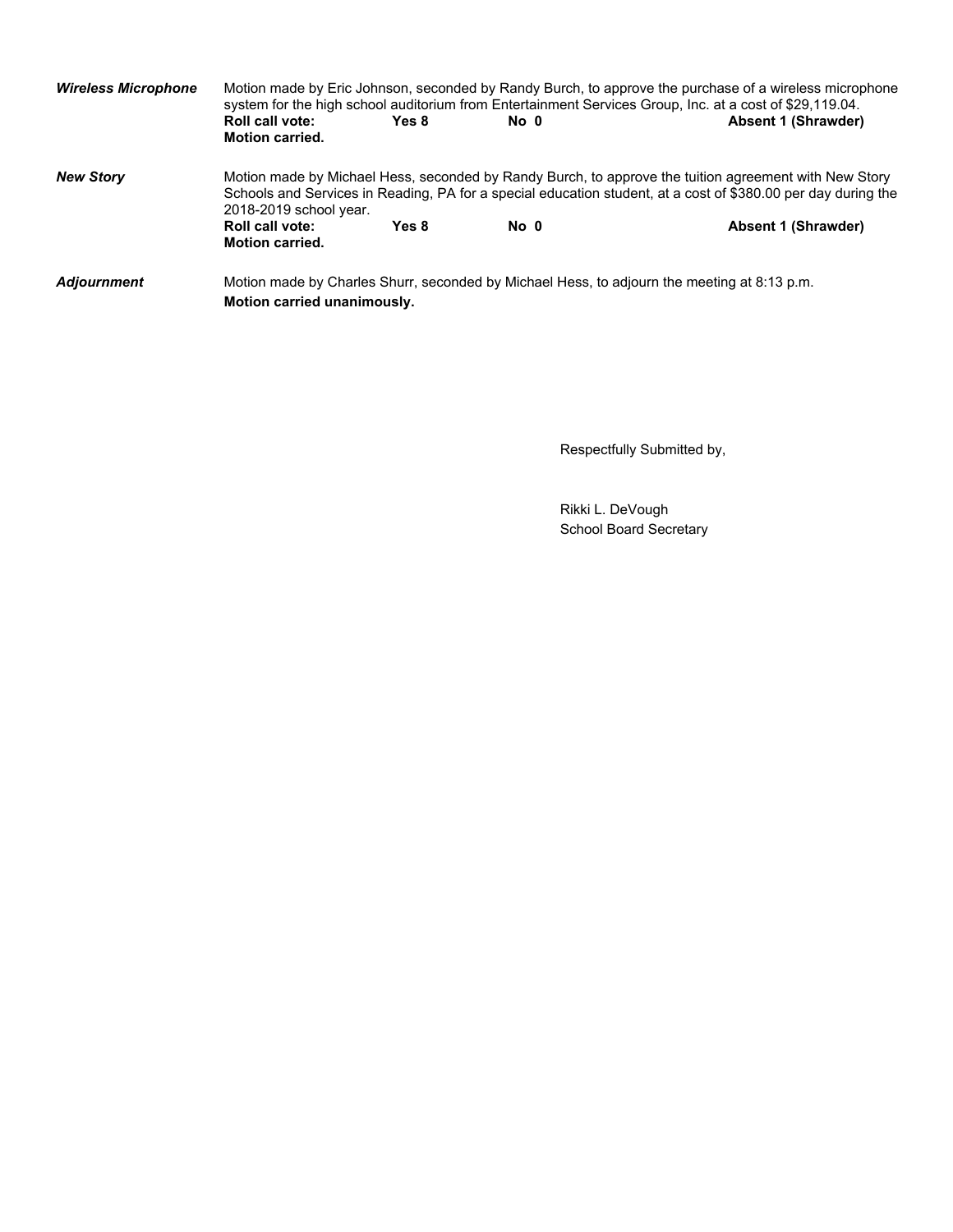### **SOFTWARE AS A SERVICE AGREEMENT Population Health Innovations, Inc. --** *Heath eTools* **Platform**

This Software as a Service Agreement (this "**Agreement**"), effective as of [May 22, 2019] (the "**Effective Date**"), is entered into by and between POPULATION HEALTH INNOVATIONS, INC., a Delaware corporation with offices at 2600 Boyce Plaza Road, Suite 120, Upper St. Clair, Pennsylvania 15241 ("**PHI**") and **Kutztown Area School District**, a Pennsylvania Public School District with offices at **251 Long Lane, Kutztown, PA 19530** ("**Customer**"). PHI and Customer may be referred to collectively as the "**Parties**" or individually as a "**Party**."

WHEREAS, PHI provides access to *Health eTools*™, a daily electronic medical record (EMR) software platform that enables school health services staff to collect, aggregate, and report routine and common healthrelated information; and

WHEREAS, Customer would otherwise use employees to provide similar functions or results as *Health eTools* provides, and PHI desires to provide and Customer desires to receive *Health eTools*, subject to the terms and conditions of this Agreement.

NOW, THEREFORE, in consideration of the mutual covenants, terms, and conditions set out herein, and for other good and valuable consideration, the receipt and sufficiency of which are hereby acknowledged, the Parties, intending to be legally bound hereby, agree as follows:

# **1. Services.**

(a) Software as a Service. PHI will make available to Customer PHI's *Health eTools* platform on a software as a service basis, providing the functionality set out in Schedule 1 to this Agreement (the "**Services**"). The Services will enable Customer school health services staff to collect, aggregate, and report information about health-related encounters experienced by students and staff, including to generate required Pennsylvania-specific reports, including, without limitation: (i) reporting to the School Health Annual Reimbursement Request System (SHARRS), (ii) the State Immunization Law Report (SILR), (iii) School Immunization Reporting, and (iv) screening reports required by Pennsylvania law.

(b) Service Updates. PHI will release from time to time updates to the Services for bugfixes, code and security enhancements, and at times, additional functionality. PHI will provide the Customer's IT Contact with details regarding the timing and content of any release.

# **2. Access and Use**.

(a) Provision of Access. Subject to the terms and conditions of this Agreement, PHI hereby grants Customer a non-exclusive, non-transferable right and license to access and use the Services during the Term, solely for use by Customer's employees who are authorized by Customer to access and use the Services under the rights granted to Customer pursuant to this Agreement ("**Authorized Users**") in accordance with the terms and conditions contained in this Agreement and subject to any appropriate adjustment of the Fees payable hereunder.

(b) Third Party Access. Agreements between Customer and third parties (including consultants, contractors, and private, public, and parochial schools) (each, a "**Third-Party User**") may require Customer to provide to a Third-Party User access to the Services or data transmitted through the Services. Customer shall obtain PHI's prior written consent before Customer provides access to the Services or transmits data through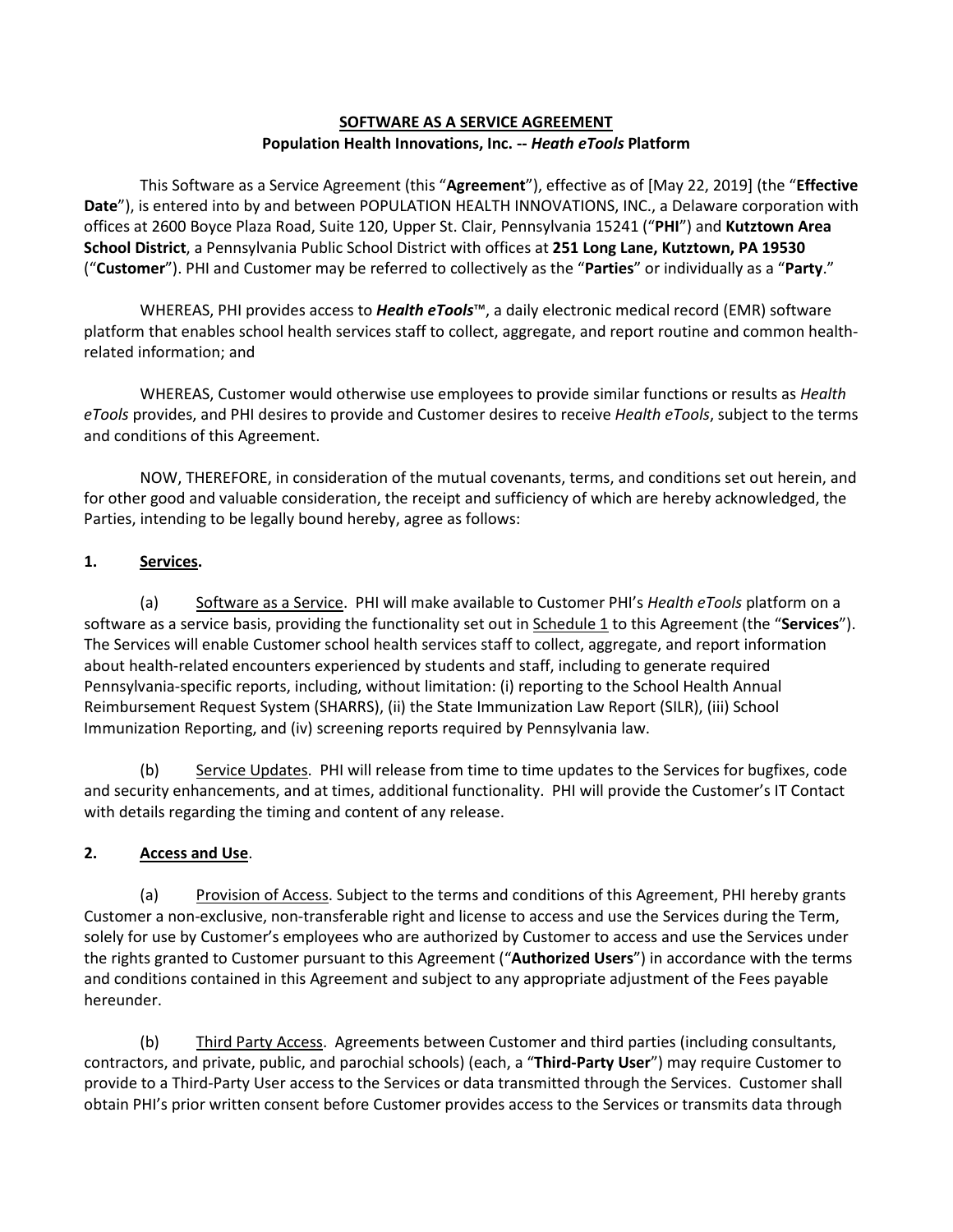the Services to any Third-Party User. Customer acknowledges and agrees that PHI may in its sole discretion condition any access or transmission to a Third-Party User on execution of an agreement between that Third-Party User and PHI.

(c) Responsibility for Use. Customer is responsible and liable for all uses of the Services resulting from access provided by Customer, directly or indirectly, whether such access or use is permitted by or in violation of this Agreement. Without limiting the generality of the foregoing, Customer is responsible for all acts and omissions of Authorized Users and Third-Party Users and any act or omission by an Authorized User or Third-Party User that would constitute a breach of this Agreement if taken by Customer will be deemed a breach of this Agreement by Customer.

(d) Use Restrictions. Customer shall not use the Services for any purposes beyond the scope of the access granted in this Agreement. Customer shall not at any time, directly or indirectly, and shall not permit any Authorized User or Third-Party User to: (i) copy, modify, or create derivative works of the Services, in whole or in part; (ii) rent, lease, lend, sell, license, sublicense, assign, distribute, publish, transfer, or otherwise make available the Services; (iii) reverse engineer, disassemble, decompile, decode, adapt, or otherwise attempt to derive or gain access to any software component of the Services, in whole or in part; (iv) remove any proprietary notices from the Services; or (v) use the Services in any manner or for any purpose that infringes, misappropriates, or otherwise violates any intellectual property right or other right of any person, or that violates any applicable law.

(e) Reservation of Rights. PHI reserves all rights not expressly granted to Customer in this Agreement. Except for the limited rights and licenses expressly granted under this Agreement, nothing in this Agreement grants, by implication, waiver, estoppel, or otherwise, to Customer or any third party any intellectual property rights or other right, title, or interest in or to PHI Intellectual Property.

(f) Suspension. Notwithstanding anything to the contrary in this Agreement, PHI may suspend Customer's and any Authorized User or Third-Party User access to any portion or all of the Services if PHI reasonably determines that Customer or any of its Authorized Users or Third-Party Users have breached this Agreement.

# **3. Customer Responsibilities.**

(a) Parent and Eligible Student Consent. Customer acknowledges and agrees that it has obtained, and is solely responsible to obtain, all required consent, and has made and will make all required disclosures, for the creation, transmission, and use of any personally identifiable information of any person, including any information that may constitute an education record under the Family Educational Records Privacy Act of 1974 and regulations promulgated thereunder.

(b) Data Formatting. Customer shall submit Customer Data through the Services using the Student Demographic template provided by PHI and securely transfer Customer Data using the API and other interfaces made available or required by PHI, including via acceptable student information system or secure FTP site using auto send capability.

# (c) Designated Personnel.

(i) Customer shall designate an individual to be the primary point of contact and responsible decisionmaker for all administrative and Authorized User access issues that arise during the Term of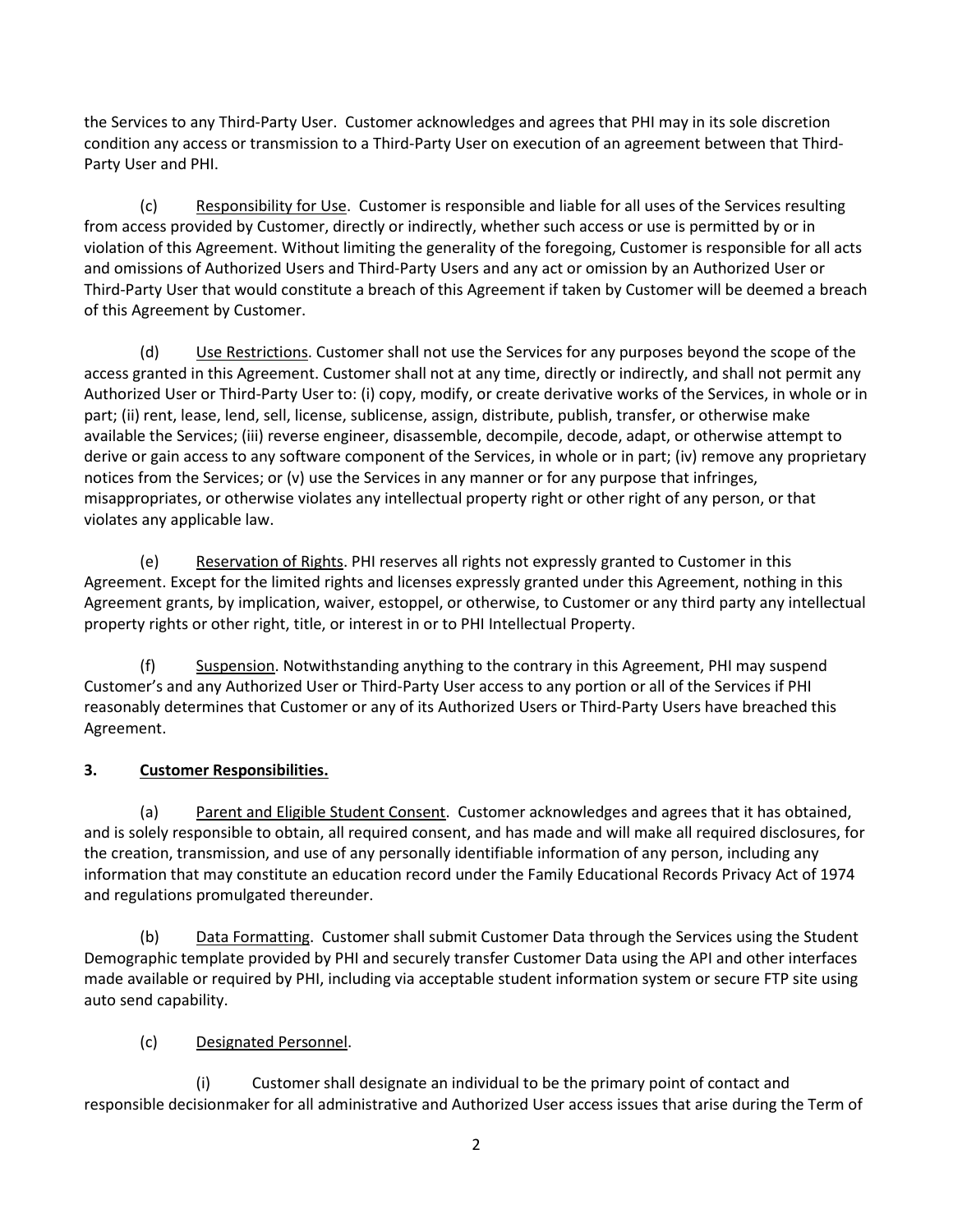this Agreement (the "**Administrator**"). Among other things the Administrator is responsible for adding, removing, and confirming the identity of all Authorized Users and for maintaining current and accurate user information in the system, including, without limitation: (1) nurse active/inactive status; (2) school assignments within a district; and (3) accurate credentialing/licensing information. The contact information for the Administrator is set out below, and any changes to the identity of the Administrator must be submitted in writing to PHI's Customer Service Center.

| Name:  |  |
|--------|--|
| Title: |  |
| Email: |  |
| Phone: |  |

(ii) Customer shall designate an individual to be the primary point of contact and responsible decisionmaker for all technical issues that arise during the Term of this Agreement (the "**IT Contact**"). Among other things the IT Contact is responsible for ensuring the formatting, integrity, and security of data submitted by Customer through the Services and the interoperation of Customer technology with the Services. The contact information for the IT Contact is set out below, and any changes to the identity of the IT Contact must be submitted in writing to PHI's Customer Service Center.

| Name:  |  |
|--------|--|
| Title: |  |
| Email: |  |
| Phone: |  |

(d) Software/Hardware Requirements. The Customer agrees to maintain computer and network hardware and software resources sufficient to continuously support its use of the Services, consistent with the requirements PHI provides to the IT Contact from time to time.

# **4. Service Availability and Customer Support**.

(a) Customer Support Center. Customer will receive upon reasonable request helpdesk and support services ("**Customer Service**"). Customer Service will be available via email and telephone Monday through Friday from 7:00 a.m. – 5 p.m. except commonly observed holidays as posted. Customer Service may also be reached at any time using the online reporting system to file a customer service request at [www.healthetools.com](http://www.healthetools.com/) and clicking on the link for the Support Center. Training on the use of the Services may be scheduled by contacting Customer Service to set an appointment.

(b) Service Availability. Subject to the terms and conditions of this Agreement, PHI shall use commercially reasonable efforts to make the Services functionally operational for 99.95% of every working weekday ("**Available**"). For the purposes of this Agreement, "**functionally operational**" means the Services are operating without material degradation, consistent with Schedule 1 to this Agreement and a "**working weekday**" means Monday through Friday from 7:00 a.m. – 5 p.m. except commonly observed holidays as posted. PHI will respond to Service requests as follows: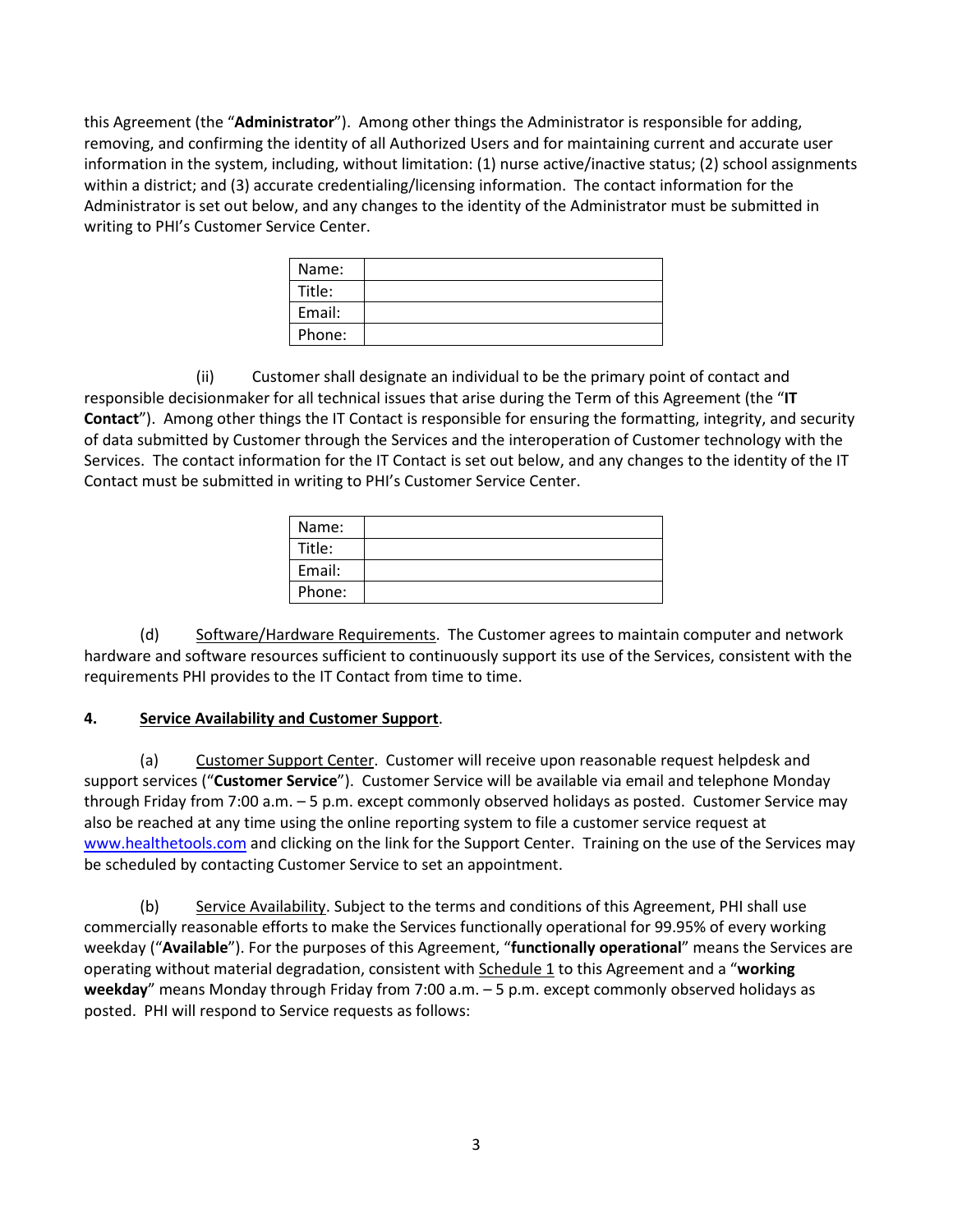| Classification       | Description                                                                                                                                                                                                                       | Response Time    |
|----------------------|-----------------------------------------------------------------------------------------------------------------------------------------------------------------------------------------------------------------------------------|------------------|
| High Service Error   | Issue affecting all Services or single critical<br>$\bullet$<br>function.<br>Services down or operating in materially<br>$\bullet$<br>degraded state.<br>Data integrity at risk.<br>$\bullet$<br>Widespread access interruptions. | 1 business day   |
| Medium Service Error | Service is operating with minor issues that<br>$\bullet$<br>can be addressed with a work around.                                                                                                                                  | 5 business days  |
| Low Service Error    | Request for assistance, information, or<br>$\bullet$<br>services that are routine in nature.                                                                                                                                      | 10 business days |

(c) Downtime. Customer acknowledges that there will be scheduled downtime and that some aspects of the Services may be unavailable for short periods of time due to circumstances beyond the reasonable control of PHI, including, without limitation: (i) routine maintenance/downtime; (ii) outages suffered or caused by Customer or a third party; (iii) server over-utilization; or (iv) an event force majeure.

# **5. Fees and Payment**.

(a) Fees.

(i) The fees for the Services are set out in the fee quote provided by PHI prior to the Effective Date of this Agreement ("**Fees**"). PHI will invoice Customer annually in advance for all recurring Fees and on such terms as the Parties may agree in writing for hourly or nonrecurring Fees. PHI may adjust Fees prior to the commencement of any Renewal Term and will advise Customer at least twelve months before any Fee adjustment takes effect.

(ii) If Customer fails to make any payment when due, without limiting PHI's other rights and remedies: (1) PHI may charge interest on the past due amount at the rate of 1.5% per month or, if lower, the highest rate permitted under applicable law; and (2) if such failure continues for more than 10 days PHI may suspend Customer's and all Authorized User and Third-Party User access to any portion or all of the Services until such amounts are paid in full.

(b) Taxes. Fees are exclusive of taxes and similar assessments. Customer is responsible for all sales, use, and excise taxes, and any other similar taxes, duties, and charges of any kind imposed by any federal, state, or local governmental or regulatory authority on any amounts payable by Customer hereunder, other than any taxes imposed on PHI's income.

(c) Fees for Data Extraction and Custom Reports.

(i) As set out in Section 2(b) of this Agreement, Customer must obtain PHI's consent before granting access to the Services or transmitting data using the Services to any Third-Party User. Access to required Pennsylvania reports will be provided at no charge to Third-Party Users that have contracted with PHI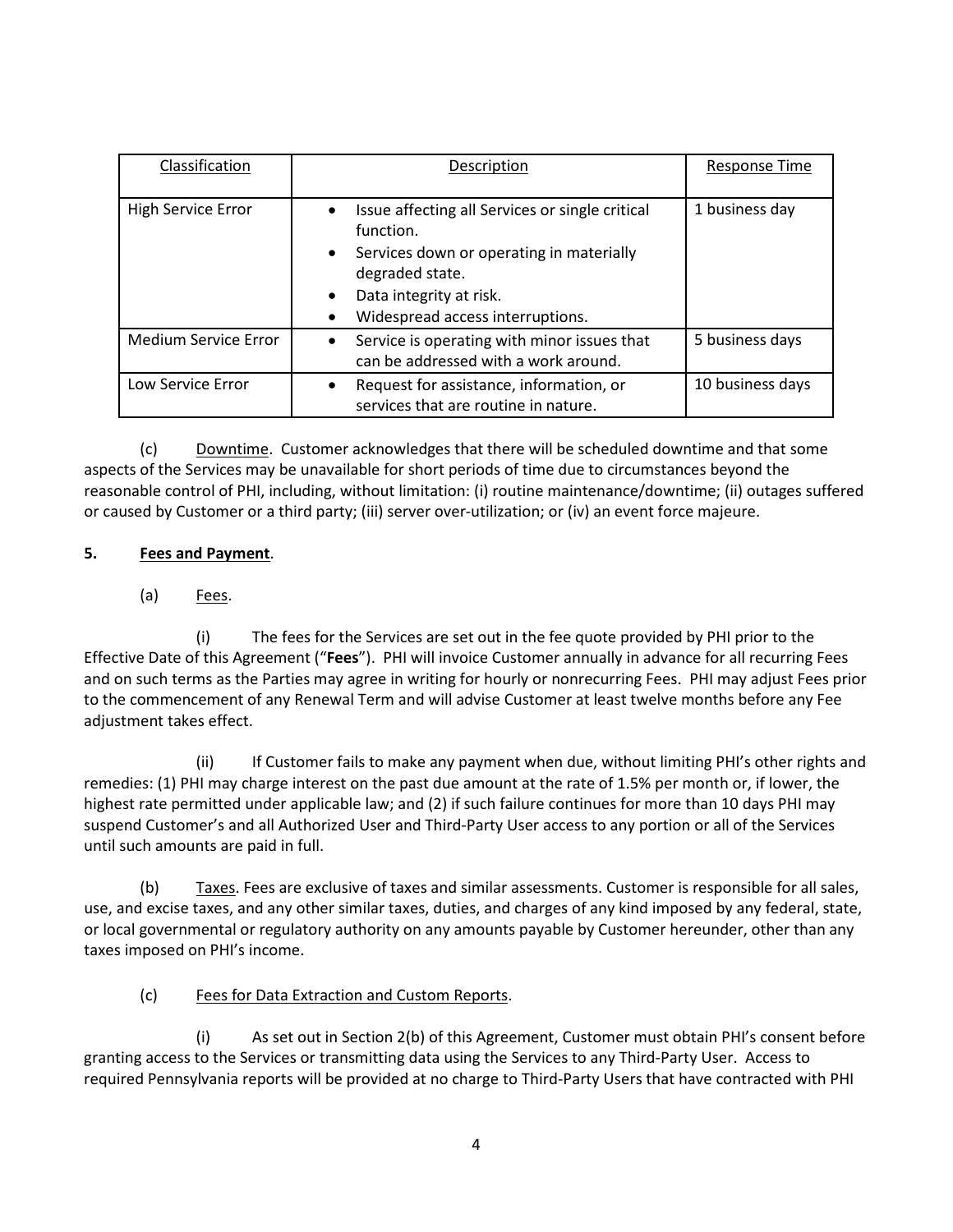to utilize its Services. Otherwise a separate Fee will be charged for data transmission or other use of the Services, which if not paid by the Third-Party User when due shall be paid by Customer.

(ii) Customer requests for data extracts and/or custom reports must be made in writing and submitted to Customer Service. The cost and time to extract data from the Services varies based on the scope of the request, the amount of data to be extracted, and other factors.

(iii) PHI will provide Customer with a price quote and estimated time of completion for any standard data extraction request within two business days after receipt and for any custom data extraction or report request within seven business days after receipt. Quotes will be based on the hourly rates set out in price quote provided by PHI, as adjusted by PHI from time to time.

# **6. Intellectual Property Ownership; Feedback**.

(a) PHI Intellectual Property. Customer acknowledges that, as between Customer and PHI, PHI owns all right, title, and interest, including all intellectual property rights, in and to the PHI Intellectual Property. "**PHI Intellectual Property**" means any and all registered and unregistered rights granted, applied for, or otherwise now or hereafter in existence under or related to any patent, copyright, trademark, trade secret, database protection, or other intellectual property rights laws, and all similar or equivalent rights or forms of protection, in any part of the world, in and to the Services, whether provided or made available to Customer or any Authorized User or Third-Party User in connection with the Services. For the avoidance of doubt, PHI Intellectual Property includes Aggregated Statistics and any information, data, or other content derived from PHI's monitoring of Customer, Authorized User, or Third-Party access to or use of the Services, but does not include Customer Data.

(b) Customer Data. PHI acknowledges that, as between PHI and Customer, Customer owns all right, title, and interest, including all intellectual property rights, in and to the Customer Data. Customer hereby grants to PHI a non-exclusive, royalty-free, worldwide license to reproduce, distribute, and otherwise use and display the Customer Data and perform all acts with respect to the Customer Data as may be necessary for PHI to provide the Services to Customer and its Authorized Users and Third-Party Users, and a non-exclusive, perpetual, irrevocable, royalty-free, worldwide license to reproduce, distribute, modify, create derivative works from, and otherwise use and display Customer Data incorporated within the Aggregated Statistics, provided that such Customer Data is deidentified as set out in 45 CFR § 164.514. "**Customer Data**" means, other than Aggregated Statistics, information, data, and other content, in any form or medium, that is submitted, posted, or otherwise transmitted by or on behalf of Customer, an Authorized User, or Third-Party User through the Services.

(c) Feedback. If Customer or any of its Authorized Users or Third-Party Users sends or transmits any communications or materials to PHI by mail, email, telephone, or otherwise, suggesting or recommending changes to the Services, including without limitation, new features or functionality relating thereto, or any comments, questions, suggestions, or the like ("**Feedback**"), PHI shall own such Feedback and be free to use it without attribution or payment to the person or entity providing such Feedback.

# (d) Aggregated Statistics.

(i) Notwithstanding anything to the contrary in this Agreement, PHI may monitor Customer and Authorized User and Third-Party User use of the Services and collect and compile Aggregated Statistics. "**Aggregated Statistics**" means data and information related to or derived from Customer and any Authorized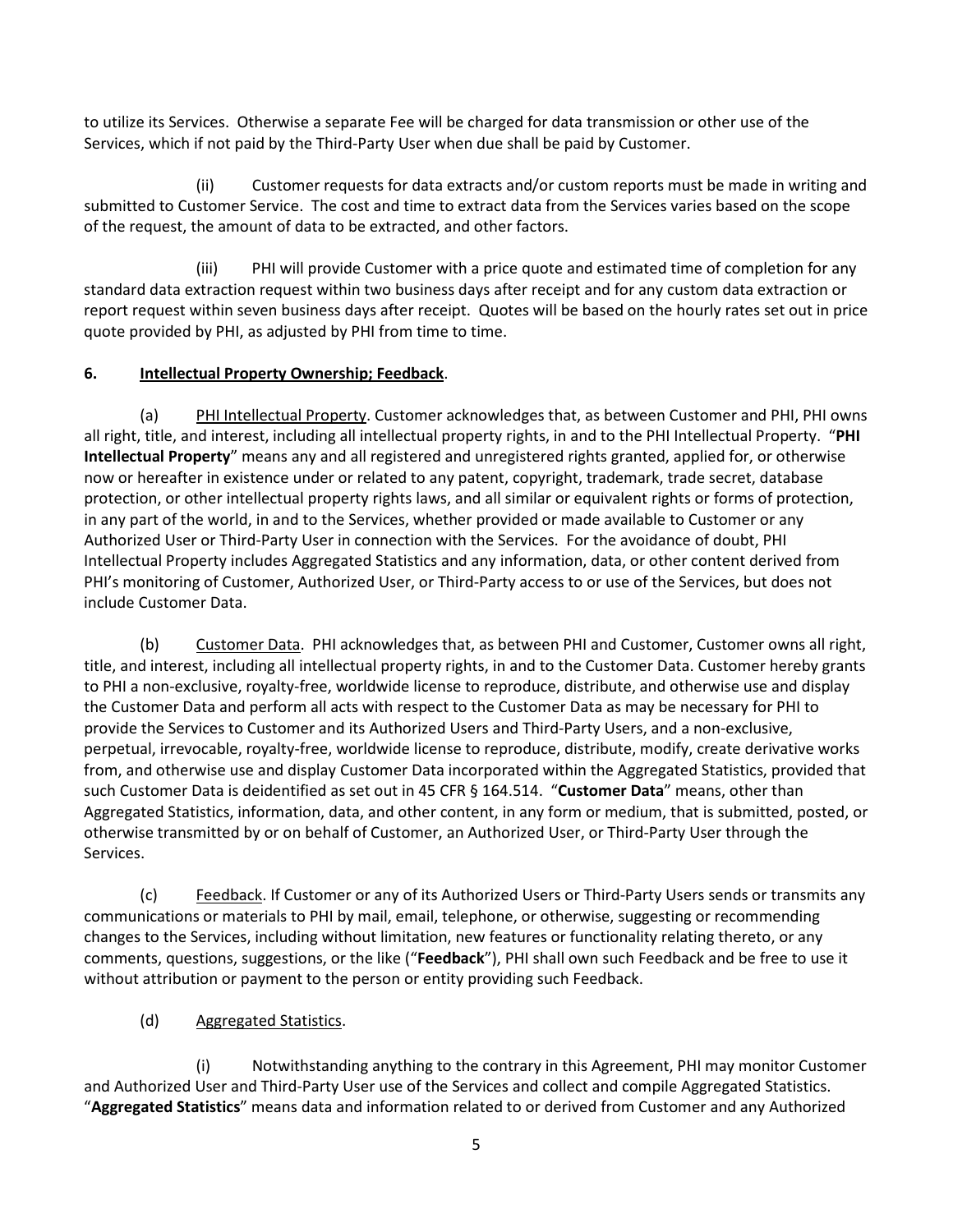User or Third-Party User use of the Services, used by PHI in an aggregate and anonymized manner, including Customer Data deidentified as set out in 45 CFR § 164.514 and compiled statistical and performance information related to the provision and operation of the Services.

(ii) As between PHI and Customer, all right, title, and interest in and to Aggregated Statistics, including all intellectual property rights therein, belong to and are retained solely by PHI. Customer acknowledges that PHI may compile Aggregated Statistics based on Customer Data input into the Services. Customer agrees that PHI may make Aggregated Statistics publicly available in compliance with applicable law and use Aggregated Statistics to the extent and in any manner not prohibited by applicable law.

# **7. Data Practices**.

# (a) Legal Compliance.

(i) PHI will use commercially reasonable efforts to comply with the Family Educational Rights and Privacy Act of 1974 ("**FERPA**") and the Health Insurance Portability and Accountability Act of 1996 ("**HIPAA**"). PHI will execute upon reasonable request a Business Associate Agreement substantially in the form attached to this Agreement as **Exhibit A.** 

(ii) Customer covenants, represents, and warrants that it has maintained and will maintain all required consents and has provided and will provide all required disclosures under HIPAA for the sharing of protected health information and under FERPA for the disclosure of personally identifiable information, including education records.

# (b) Data Security.

(i) PHI uses a comprehensive set of data privacy and security capabilities to prevent unauthorized disclosure of Customer Data. PHI uses strong user authentication features and uses commercially reasonable efforts to maintain administrative, physical, and technical safeguards to protect Customer Data.

(ii) PHI restricts physical and remote access to the servers on which Customer Data is located, monitors remote access attempts, performance and load related activities, maintains firewalls and appropriate security software, uses elevated security rules for all of its business operations systems including multi-factor authentication, strong password requirements, incident management rapid response methods, verbose access logging and alerts, automated data retention policies, and data loss prevention systems.

(iii) PHI uses industry standard encryption techniques for any data transmissions by the server. These techniques include, but are not limited to, secure socket layer (SSL), transport layer security (TLS) and secure shell (SSH). Data transmitted through the Services by the Customer will be over HTTPS protocol and PHI will provide the Customer with the required third party verified SSL certificate.

(c) Data Backups. To protect the integrity and availability of Customer Data, PHI completes routine backups of Customer Data and establishes and implements procedures to create and maintain retrievable exact copies of Customer Data.

(d) Third-Party Provider Compliance. The applications and systems used by PHI to provide Services include services provided to PHI by third parties that maintain international attestations of compliance, for the services and platforms they provide, including NIST 800-171, NIST-CSF, HITRUST CSF, and HIPAA/HITECH. PHI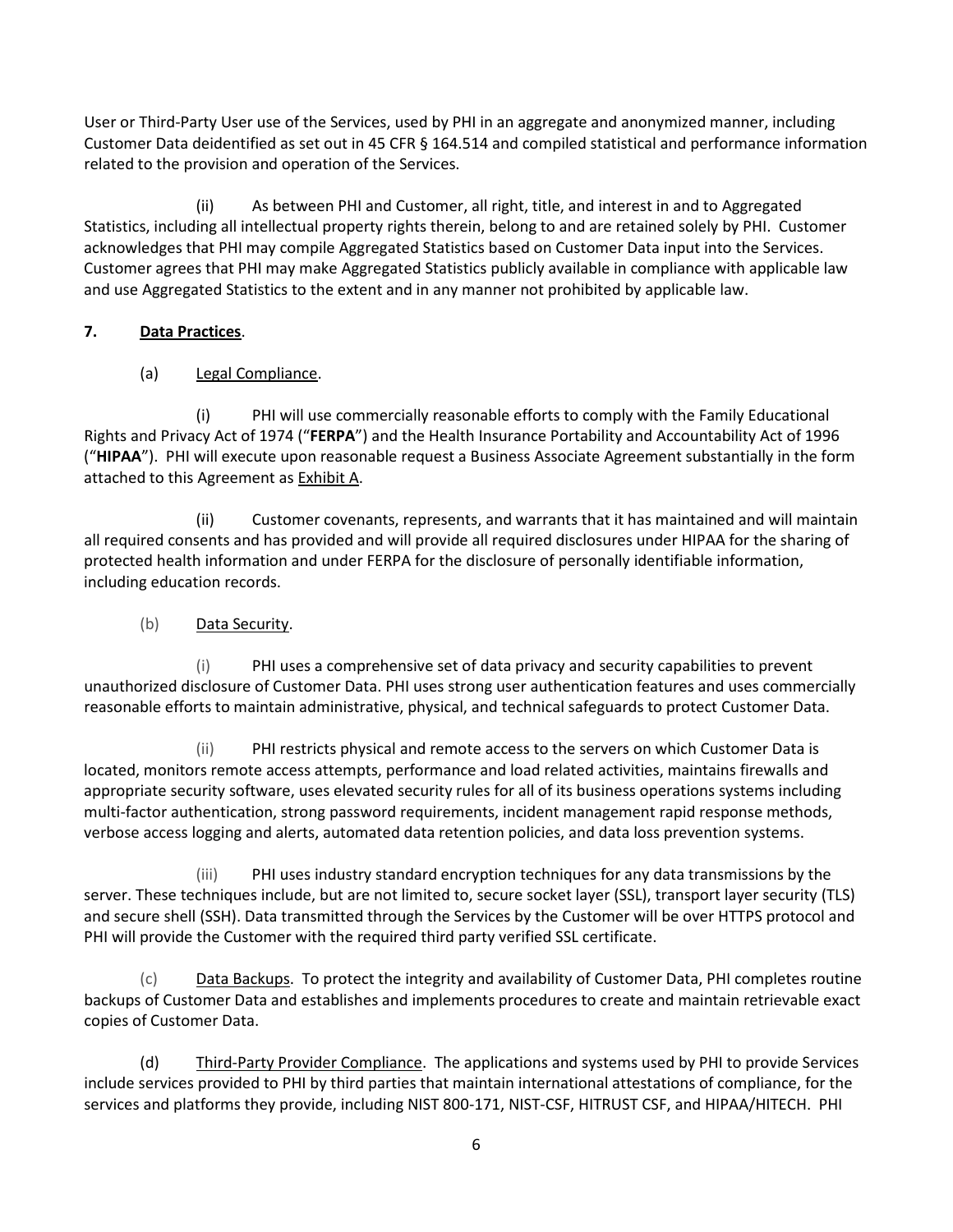maintains the usage of these applications and systems in accordance with a comprehensive PHI Information Security Risk Management Plan (ISRMP), available to Customer upon request.

# **8. Limited Warranty and Warranty Disclaimer**.

(a) Limited Warranty. PHI warrants that when accessed and used in accordance with this Agreement and instructions from PHI the Services will be Available (the "**Limited Warranty**"). PHI does not make any representations or guarantees regarding uptime or availability of the Services. Termination of this Agreement and a pro rata refund of any Fees paid in advance are Customer's sole remedies and PHI's entire liability for any breach of the Limited Warranty, even if the remedy fails of its essential purpose.

(b) Disclaimer. EXCEPT FOR THE LIMITED WARRANTY, THE SERVICES AND ALL PHI INTELLECTUAL PROPERTY ARE PROVIDED "AS IS" AND PHI HEREBY DISCLAIMS ALL WARRANTIES, WHETHER EXPRESS, IMPLIED, STATUTORY, OR OTHERWISE. PHI SPECIFICALLY DISCLAIMS ALL IMPLIED WARRANTIES OF MERCHANTABILITY, FITNESS FOR A PARTICULAR PURPOSE, TITLE, AND NON-INFRINGEMENT, AND ALL WARRANTIES ARISING FROM COURSE OF DEALING, USAGE, OR TRADE PRACTICE. EXCEPT FOR THE LIMITED WARRANTY SET FORTH IN SECTION 8(a), PHI MAKES NO WARRANTY OF ANY KIND THE SERVICES OR THE RESULTS OF THE USE THEREOF, WILL MEET CUSTOMER'S OR ANY OTHER PERSON'S REQUIREMENTS, OPERATE WITHOUT INTERRUPTION, ACHIEVE ANY INTENDED RESULT, BE COMPATIBLE OR WORK WITH ANY SOFTWARE, SYSTEM OR OTHER SERVICES, OR BE SECURE, ACCURATE, COMPLETE, FREE OF HARMFUL CODE, OR ERROR FREE.

# **9. Indemnification**.

# (a) PHI Indemnification.

(i) PHI shall indemnify, defend, and hold harmless Customer from and against any and all losses, damages, liabilities, costs (including attorneys' fees) ("**Losses**") incurred by Customer resulting from any third-party claim, suit, action, or proceeding that the Services, or any use of the Services in accordance with this Agreement, infringes or misappropriates such third party's US intellectual property rights, provided that Customer promptly notifies PHI in writing of the claim, cooperates with PHI, and allows PHI sole authority to control the defense and settlement of such claim.

(ii) If such a claim is made or appears possible, Customer agrees to permit PHI, at PHI's sole discretion, to (1) modify or replace the Services, or component or part thereof, to make it non-infringing, or (2) obtain the right for Customer to continue use. If PHI determines that neither alternative is reasonably available, PHI may terminate this Agreement, in its entirety or with respect to the affected component or part, effective immediately on written notice to Customer, and refund to Customer pro rata any advance payments made for Services that have been terminated.

(iii) This indemnification will not apply to the extent that the alleged infringement arises from: (1) use of the Services in combination with data, software, hardware, equipment, or technology not provided by PHI or authorized by PHI in writing; (2) modifications to the Services not made by PHI; or (3) Customer Data.

(b) Customer Indemnification. Customer shall indemnify, hold harmless, and, at PHI's option, defend PHI from and against any Losses in connection with any claim: (i) that the Customer Data infringes, violates, or misappropriates such third party's rights, including US intellectual property rights; or (ii) arising from (1) the negligent or more culpable conduct of Customer or any Authorized User or Third-Party User or (2) use of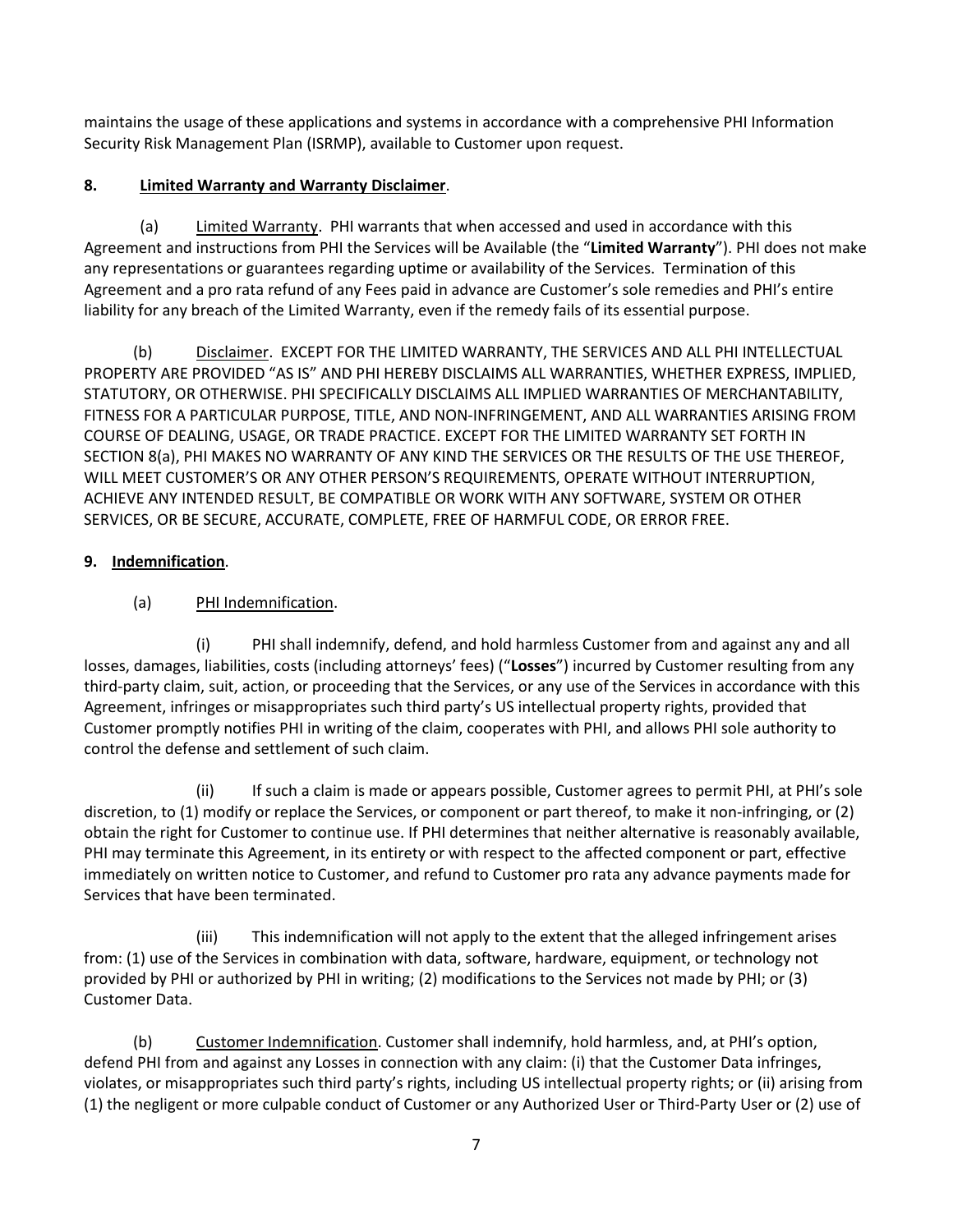the Services by Customer or any Authorized User or Third-Party User in a manner not authorized by this Agreement or in violation of applicable law.

(c) Sole Remedy. THIS SECTION SETS FORTH CUSTOMER'S SOLE REMEDIES AND PHI'S SOLE LIABILITY AND OBLIGATION FOR ANY ACTUAL, THREATENED, OR ALLEGED CLAIMS THAT THE SERVICES INFRINGE, MISAPPROPRIATE, OR OTHERWISE VIOLATE ANY INTELLECTUAL PROPERTY RIGHTS OF ANY THIRD PARTY.

**10.** Limitations of Liability. IN NO EVENT WILL PHI BE LIABLE UNDER OR IN CONNECTION WITH THIS AGREEMENT OR THE SERVICES UNDER ANY LEGAL OR EQUITABLE THEORY, INCLUDING BREACH OF CONTRACT, TORT (INCLUDING NEGLIGENCE), STRICT LIABILITY, AND OTHERWISE, FOR ANY: (a) CONSEQUENTIAL, INCIDENTAL, INDIRECT, EXEMPLARY, SPECIAL, ENHANCED, OR PUNITIVE DAMAGES; (b) INCREASED COSTS, DIMINUTION IN VALUE OR LOST BUSINESS, PRODUCTION, REVENUES, OR PROFITS; (c) LOSS OF GOODWILL OR REPUTATION; (d) USE, INABILITY TO USE, LOSS, INTERRUPTION, DELAY OR RECOVERY OF ANY DATA, OR BREACH OF DATA OR SYSTEM SECURITY; OR (e) COST OF REPLACEMENT GOODS OR SERVICES, IN EACH CASE REGARDLESS OF WHETHER PHI WAS ADVISED OF THE POSSIBILITY OF SUCH LOSSES OR DAMAGES OR SUCH LOSSES OR DAMAGES WERE OTHERWISE FORESEEABLE. IN NO EVENT WILL PHI'S AGGREGATE LIABILITY ARISING OUT OF OR RELATED TO THIS AGREEMENT UNDER ANY LEGAL OR EQUITABLE THEORY, INCLUDING BREACH OF CONTRACT, TORT (INCLUDING NEGLIGENCE), STRICT LIABILITY, AND OTHERWISE EXCEED THE TOTAL AMOUNTS PAID TO PHI FOR SERVICES IN THE TWELVE MONTH PERIOD IMMEDIATELY PRECEDING THE DATE ON WHICH THE CLAIM AROSE.

# **11. Term and Termination**.

(a) Term. This Agreement commences on the Effective Date and continues in effect until **August 1, 2022** (the "**Initial Term**"). After the Initial Term, this Agreement automatically renews for successive one-year periods commencing on August 1 (each, a "**Renewal Term**") unless either Party notifies the other party in writing on or before March 31 that it intends to terminate the Agreement at the end of the Initial Term or current Renewal Term. The "**Term**" of this Agreement includes the Initial Term and all Renewal Terms.

(b) Termination. Either Party may terminate this Agreement, effective immediately upon written notice to the other Party, if the other Party: (i) materially breaches this Agreement, and such breach is incapable of cure; or if capable of cure, remains uncured 30 days after the non-breaching Party provides the breaching Party written notice of such breach; (iI) becomes insolvent or is generally unable to pay, or fails to pay, its debts as they become due; (iii) files or has filed against it, a petition for voluntary or involuntary bankruptcy or otherwise becomes subject, voluntarily or involuntarily, to any proceeding under any domestic or foreign bankruptcy or insolvency law; (iv) makes or seeks to make a general assignment for the benefit of its creditors; or (v) applies for or has appointed a receiver, trustee, custodian, or similar agent appointed by order of any court of competent jurisdiction to take charge of or sell any material portion of its property or business.

(c) Effect of Expiration or Termination. Upon termination of this Agreement, Customer shall immediately discontinue use of the Services. No expiration or termination will affect Customer's obligation to pay all Fees that may have become due before such expiration or termination or entitle Customer to any refund. Provided Customer has made all payments owed to PHI, PHI will assist Customer in exporting or migrating Customer Data to Customer or to a third party designated by Customer, subject to payment of data extraction fees at then-current rates. If Customer discontinues Services prior to the end of the Initial Term or any Renewal Term no refunds will be given.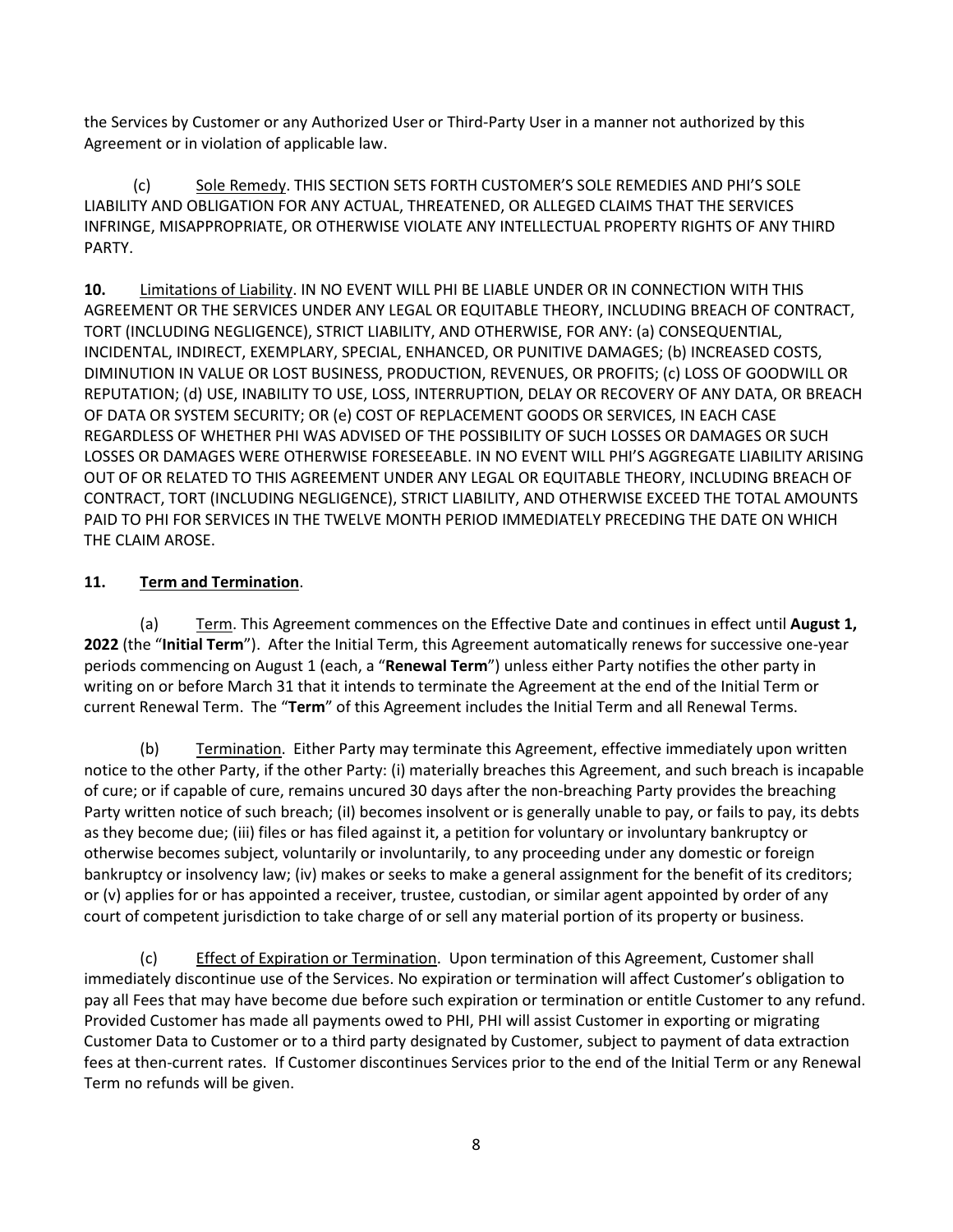**12. Notices**. All notices, claims, demands, and waivers under this Agreement (each, a "**Notice**") must be in writing and addressed to the other Party at its address set out above (or to such other address that the receiving Party may designate from time-to-time in accordance with this Section). All Notices must be delivered by personal delivery, nationally recognized overnight courier or certified or registered mail (in all cases, costs prepaid and proof of delivery required). A Notice is effective only (a) on receipt or refusal by the receiving Party, and (b) if the Party giving the Notice has complied with the requirements of this Section.

**13. Severability**. If any term or provision of this Agreement is invalid, illegal, or unenforceable in any jurisdiction, such invalidity, illegality or unenforceability shall not affect any other term or provision of this Agreement or invalidate or render unenforceable such term or provision in any other jurisdiction.

**14. Amendment and Modification; Waiver**. No amendment to or modification of this Agreement is effective unless it is in writing, identified as an amendment to or modification of this Agreement and signed by an authorized representative of each Party. No waiver under this Agreement is effective unless it is in writing and signed by an authorized representative of the Party waiving its right.

**15. Equitable Remedies**. Customer acknowledges and agrees that (a) a breach or threatened breach by Customer of any of its obligations under Section 6 of this Agreement would give rise to irreparable harm to PHI for which monetary damages would not be an adequate remedy and (b) in the event of a breach or a threatened breach by Customer of any such obligations, PHI shall, in addition to any and all other rights and remedies that may be available at law, be entitled to all equitable relief that may be available from a court of competent jurisdiction, without any requirement to post a bond or other security.

**16. Assignment**. PHI may assign any of its rights or delegate any of its obligations under this Agreement without the prior written consent of Customer.

**17. Governing Law; Jurisdiction**. This Agreement, including all schedules and exhibits attached to this Agreement, and all matters arising out of or relating to this Agreement, are governed by, and construed in accordance with, the laws of the Commonwealth of Pennsylvania, without regard to its conflict of laws provisions. Any claim, controversy, or dispute arising out of or relating to this Agreement or the Services, whether sounding in contract, equity, tort, fraud, or for statutory claims, shall be brought exclusively in the Court of Common Pleas of Allegheny County, Pennsylvania or, if jurisdiction therein so obtains, the U.S. District Court for the Western District of Pennsylvania. Each Party irrevocably consents and submits to the exclusive jurisdiction of these courts for resolution of all claims, controversies, and disputes between them.

**18. Force Majeure**. PHI shall not be liable or responsible to Customer, nor be deemed to have defaulted under or breached this Agreement, for any failure or delay in fulfilling or performing any term of this Agreement, when and to the extent such failure or delay is caused by or results from acts beyond PHI's reasonable control, including, without limitation: (a) acts of God; (b) flood, fire, earthquake or explosion; (c) war, invasion, hostilities, terrorist threats or acts, riot, or other civil unrest; (d) law and regulations; (e) data transmission and data facility outages and delays; (f) action by any governmental authority; (g) national or regional emergency; (h) strikes, labor stoppages, or slowdowns or other industrial disturbances; and (i) shortage of adequate power or transportation facilities (each a "**Force Majeure Event**").

**19. Relationship of Parties**. Nothing in this Agreement creates any agency, joint venture, partnership or other form of joint enterprise, employment or fiduciary relationship between the Parties. PHI is an independent contractor pursuant to this Agreement. Neither Party has any express or implied right or authority to assume or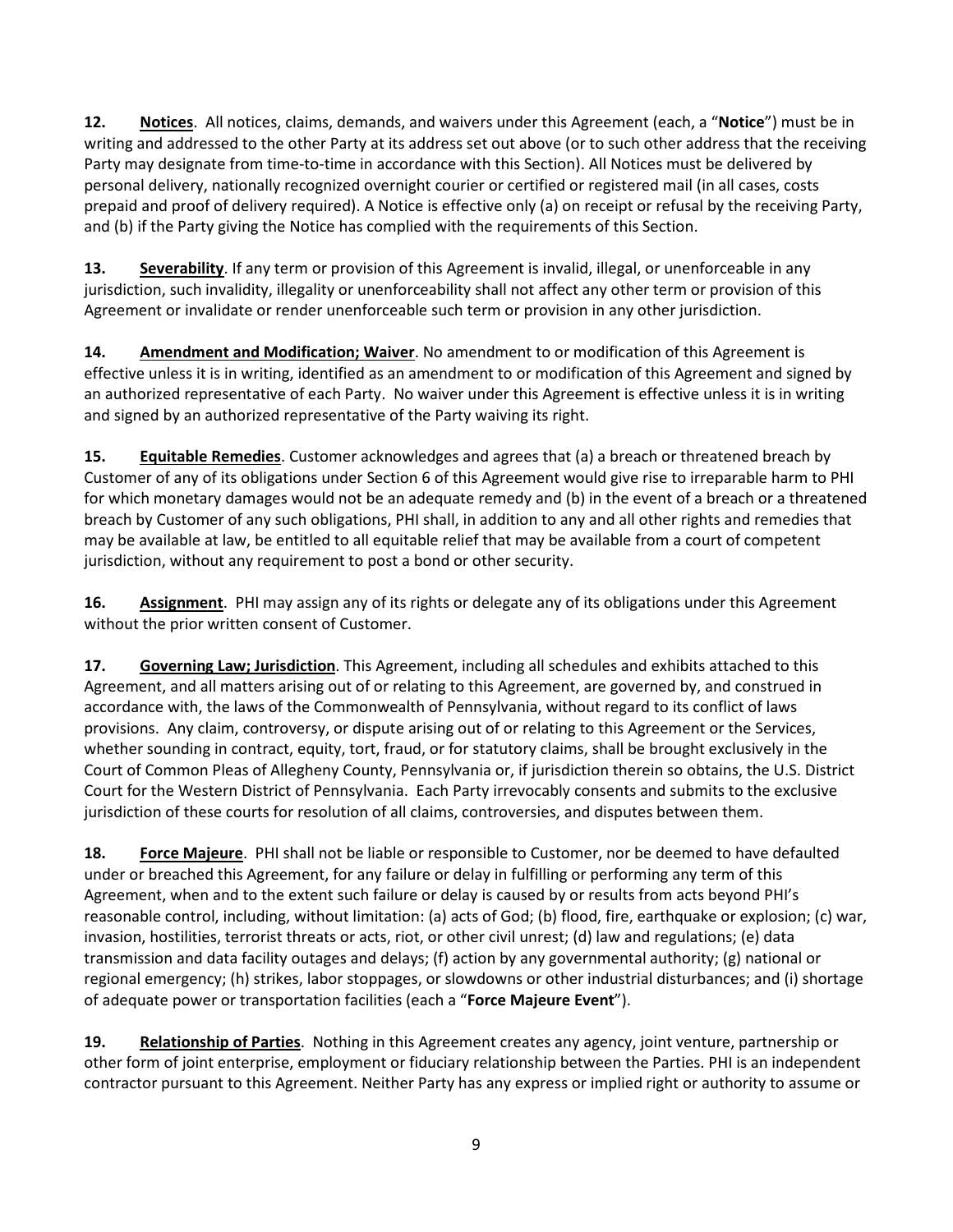create any obligations on behalf of or in the name of the other Party or to bind the other Party to any contract, agreement, or undertaking with any third party.

**20. Counterparts**. This Agreement may be executed in counterparts, each of which is deemed to be an original, but all of which together are deemed to be one and the same agreement. A signed copy of this Agreement delivered electronically in portable document format (.pdf) is deemed to have the same legal effect as delivery of an original signed copy of this Agreement.

**21. Entire Agreement**. This Agreement, including all schedules, constitutes the sole and entire agreement of the Parties with respect to the subject matter contained herein, and supersedes all prior and contemporaneous understandings, agreements, representations and warranties, both written and oral, with respect to such subject matter.

[Signature page follows]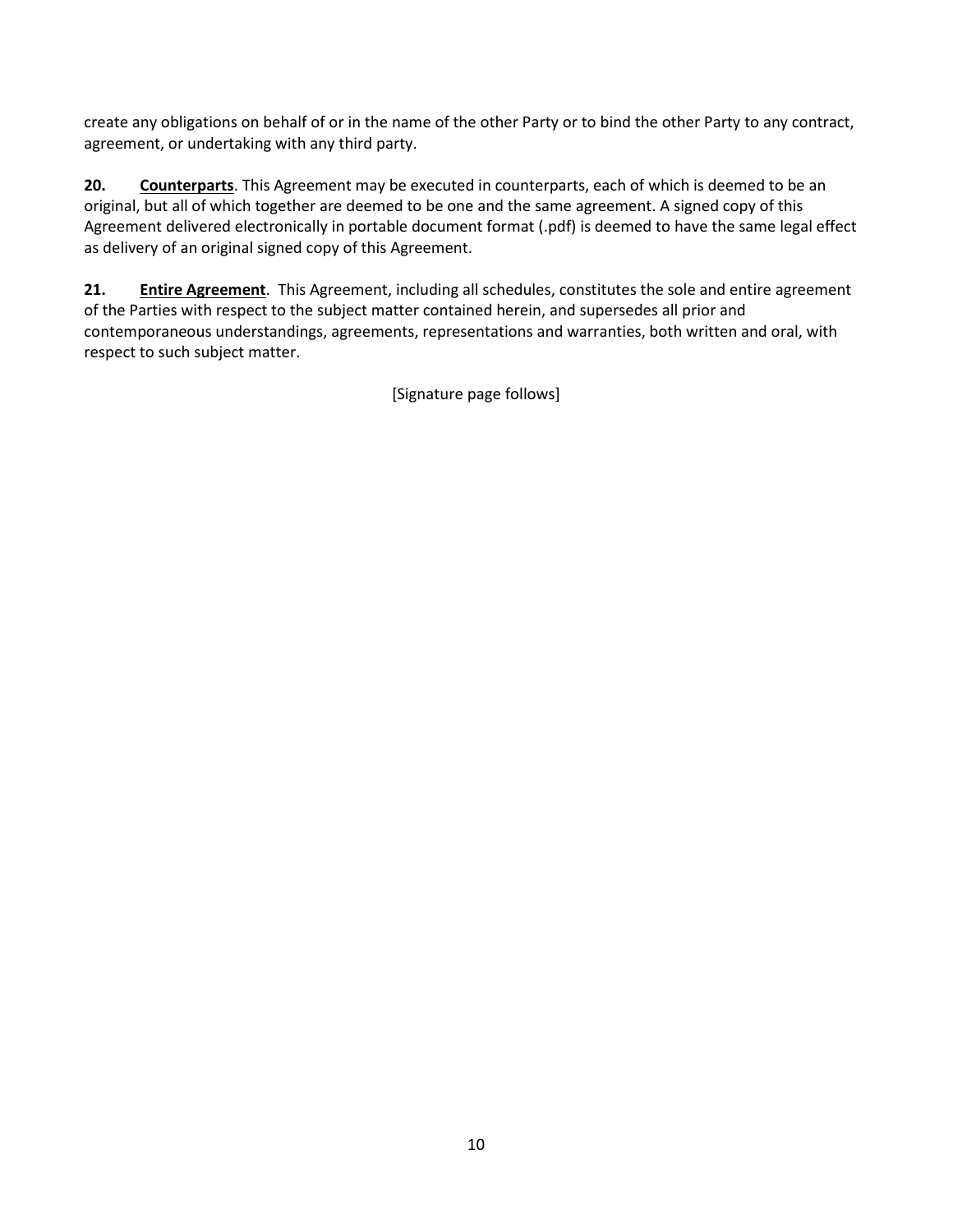IN WITNESS WHEREOF, the Parties, through their duly authorized representatives, hereby execute this Software as a Service Agreement as of the Effective Date.

### **POPULATION HEALTH INNOVATIONS, INC.**

| By: Michael T. Callaghan |  |
|--------------------------|--|
|                          |  |

Name: Michael T. Callaghan\_\_\_\_\_\_\_\_\_\_\_\_\_\_\_\_\_\_\_\_\_\_\_

Title: Vice President of Sales, Business & Community Dev.

Date: <u>May 22, 2019</u>

### **Kutztown Area School District**

By: <u> 1989 - Johann Stoff, deutscher Stoffen und der Stoffen und der Stoffen und der Stoffen und der Stoffen und d</u> Name: Title: <u> 1989 - Johann Barn, fransk politik (d. 1989)</u>

Date: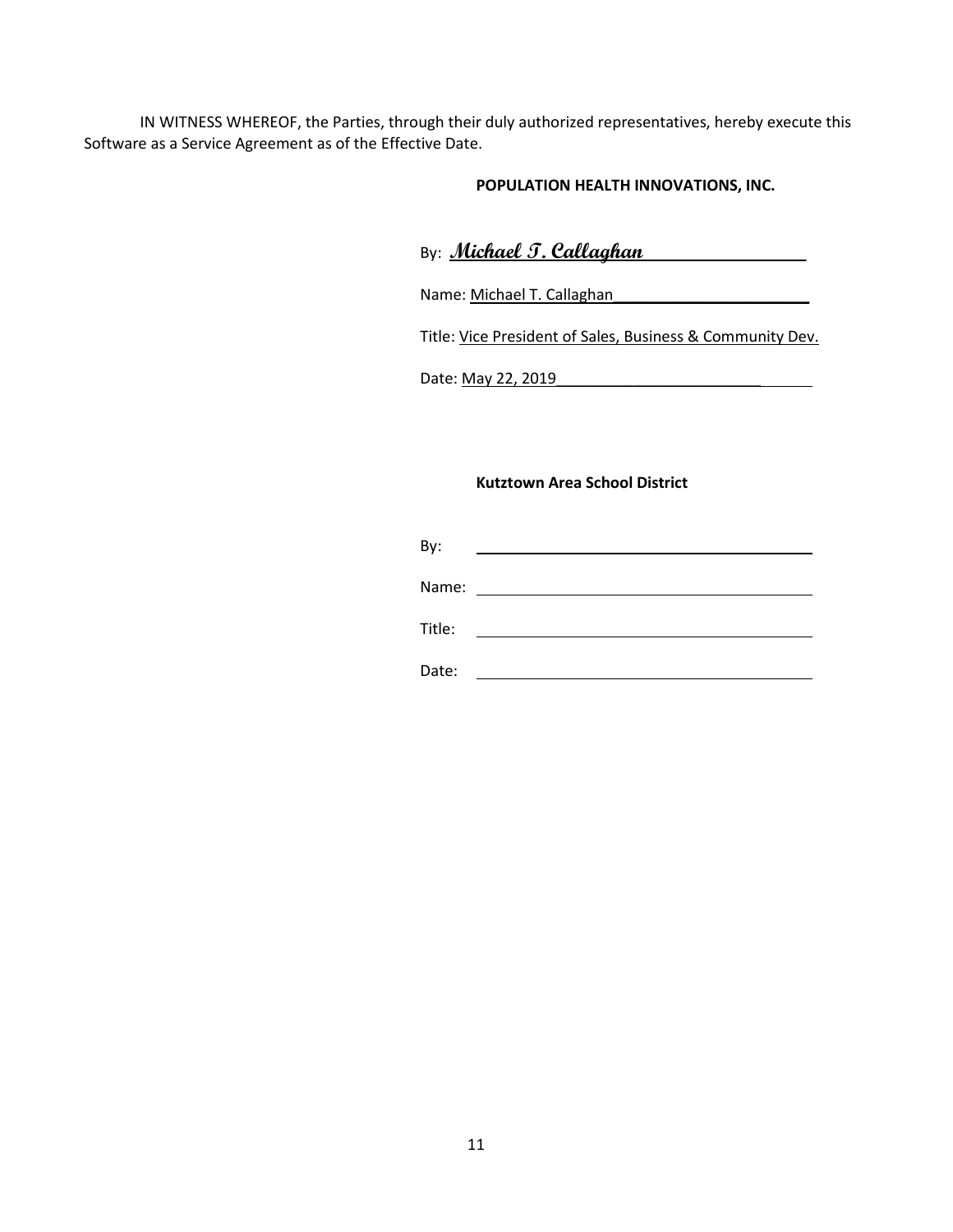### **SCHEDULE 1**

### *Services (Health eTools Software Platform)*

The Services provide the following functionality:

#### **Account Management**

Create and maintain user accounts with appropriate access/privileges and school assignments.

#### **Student Demographic Data Maintenance**

Manage student demographic data to provide nurses with ready access to student name and other information necessary for health care and follow up encounters.

#### **Student Encounter Documentation**

Document scheduled and unscheduled student health encounters with the ability to aggregate and properly format the data for SHARRS report submission.

#### **Standing Orders**

Create district-wide standing orders assignable to the appropriate schools, with parental authorization and other information indicated.

### **Appointments and Medication Orders**

Create routine, prn/as-needed, and self-administered medication orders and appointment lists indicating the time students are scheduled for routine medications, as well as appointments to receive medication and followup encounters.

### **Progress Notes**

Create, capture, and have ready access to progress notes and guardian contact notes.

### **Mandated Screening Data Capture and Reporting**

Capture, track, aggregate, and properly format mandated screenings data for SHARRS report submissions.

### **Immunization Compliance Data Capture and Reporting**

Capture immunization data and validate immunization compliance status based on grade level, including compliance and individual student immunization reporting.

### **State Mandated Reporting**

Capture, aggregate, and properly format data for all required components of the SHARRS reports and the PA SILR report.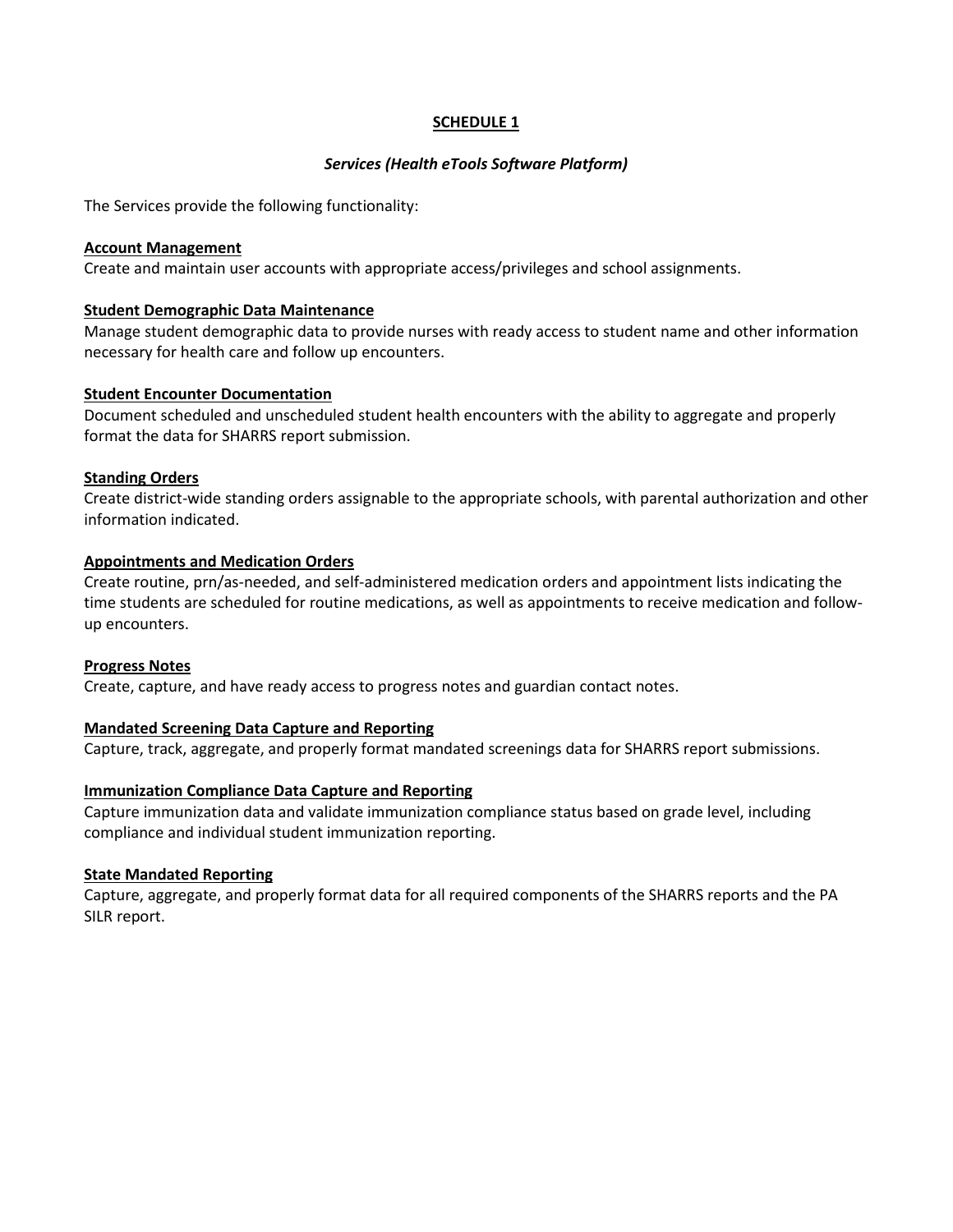# **EXHIBIT A**

### **Form of Business Associate Agreement**

### **HIPAA BUSINESS ASSOCIATE AGREEMENT**

Pursuant to the Health Insurance Portability and Accountability Act of 1996, as amended ("**HIPAA**"), **Kutztown Area School District** ("**Covered Entity**") and POPULATION HEALTH INNOVATIONS, INC. ("**Business Associate**"), enter into this Business Associate Agreement ("**BAA**") as of **May 22, 2019** (the "**Effective Date**") that addresses the HIPAA requirements with respect to "business associates," as defined under the privacy, security, breach notification, and enforcement rules at 45 C.F.R. Part 160 and Part 164 ("**HIPAA Rules**"). A reference in this BAA to a section in the HIPAA Rules means the section as in effect or as amended.

A. This BAA is intended to ensure that Business Associate will establish and implement appropriate safeguards for the Protected Health Information ("**PHI**") (as defined under the HIPAA Rules) that Business Associate may receive, create, maintain, use, or disclose in connection with the functions, activities, and services that Business Associate performs for Covered Entity. The functions, activities, and services that Business Associate performs for Covered Entity are defined in the Software as a Service Agreement entered into by Covered Entity and Business Associate (the "**Underlying Agreement**").

B. Pursuant to changes required under the Health Information Technology for Economic and Clinical Health Act of 2009 (the "**HITECH Act**") and under the American Recovery and Reinvestment Act of 2009 ("**ARRA**"), this BAA also reflects federal breach notification requirements imposed on Business Associate when "**Unsecured PHI**" (as defined under the HIPAA Rules) is acquired by an unauthorized party, and the expanded privacy and security provisions imposed on business associates.

C. A reference in this BAA to the Privacy Rule means the Privacy Rule, in conformity with the regulations at 45 C.F.R. Parts 160-164 (the "**Privacy Rule**") as interpreted under applicable regulations and guidance of general application published by the HHS, including all amendments thereto for which compliance is required, as amended by the HITECH Act, ARRA, and the HIPAA Rules. Unless the context clearly indicates otherwise, capitalized terms used and not defined in this BAA have the meaning given to them in HIPAA or the HIPAA Rules.

### 1. GENERAL OBLIGATIONS OF BUSINESS ASSOCIATE.

(a) Business Associate agrees not to use or disclose PHI, other than as permitted or required by this BAA or as Required By Law, or if such use or disclosure does not otherwise cause a Breach of Unsecured PHI.

(b) Business Associate agrees to use appropriate safeguards, and comply with Subpart C of 45 C.F.R. Part 164 with respect to ePHI, to prevent use or disclosure of PHI other than as provided for by the BAA.

(c) Business Associate agrees to mitigate, to the extent practicable, any harmful effect that is known to Business Associate as a result of a use or disclosure of PHI by Business Associate in violation of this BAA's requirements or that would otherwise cause a Breach of Unsecured PHI.

(d) The Business Associate agrees to report to Covered Entity any Breach of Unsecured PHI not provided for by the BAA of which it becomes aware within five (5) calendar days of "discovery" within the meaning of the HITECH Act. Business Associate shall provide any available information that Covered Entity is required to include to the individual under 45 C.F.R. § 164.404(c). Business Associate's notification of a Breach of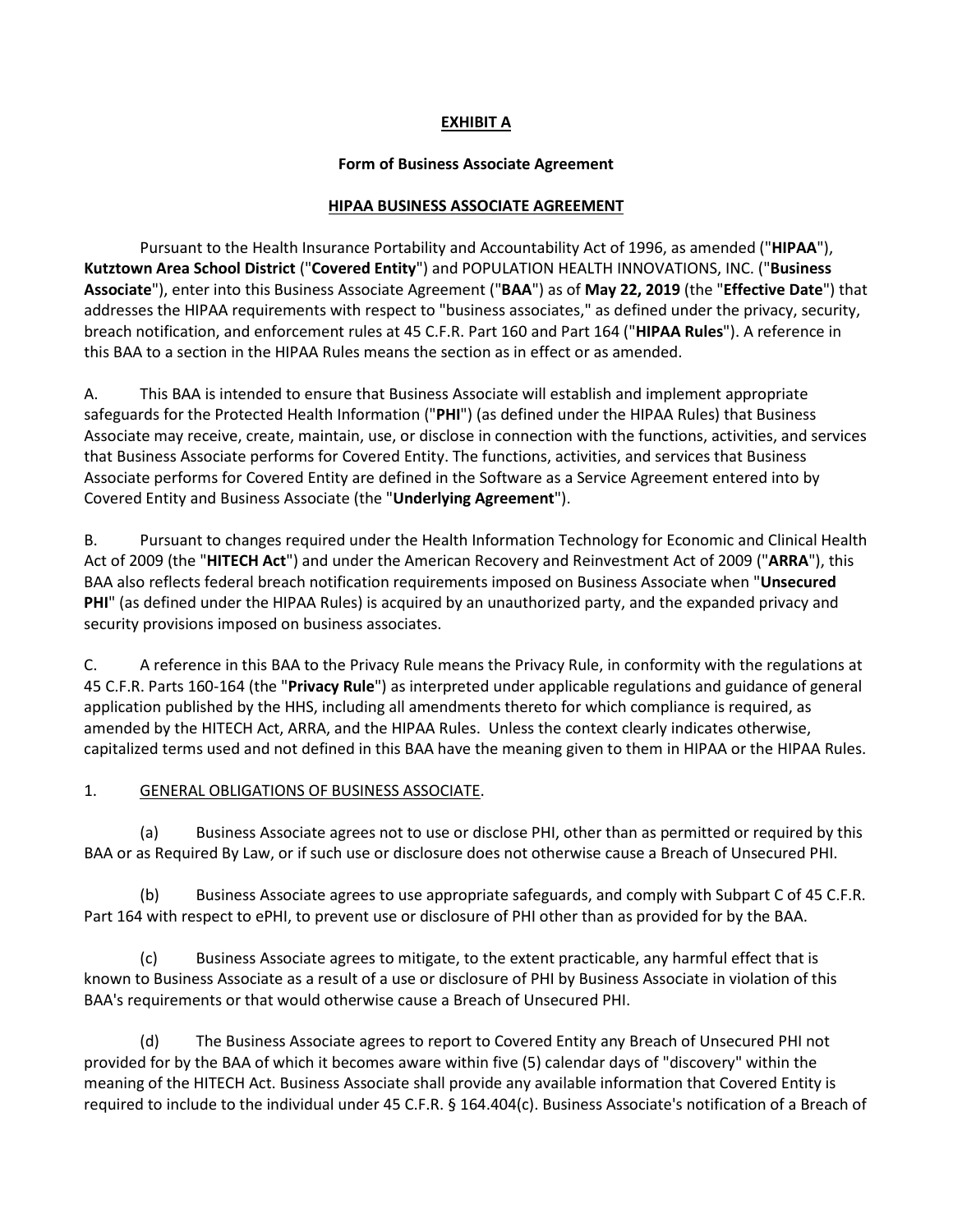Unsecured PHI under this Section shall comply in all respects with each applicable provision of Section 13400 of Subtitle D (Privacy) of ARRA, the HIPAA Rules and related guidance issued by the Secretary or the delegate of the Secretary from time to time.

(e) Business Associate agrees, in accordance with 45 C.F.R.  $\S$ § 164.502(e)(1)(ii) and 164.308(b)(2), if applicable, to require that any Subcontractors that create, receive, maintain, or transmit PHI on behalf of the Business Associate agree to the same restrictions, conditions, and requirements that apply to the Business Associate with respect to such information

(f) Business Associate agrees to make available PHI in a Designated Record Set as necessary to satisfy Covered Entity's obligations under 45 C.F.R. § 164.524

(g) Business Associate agrees that when requesting, using, or disclosing PHI in accordance with 45 C.F.R. § 164.502(b)(1) that such request, use, or disclosure shall be to the minimum extent necessary, including the use of a "limited data set" as defined in 45 C.F.R. § 164.514(e)(2), to accomplish the intended purpose of such request, use, or disclosure, as interpreted under related guidance issued by the Secretary from time to time.

(h) Business Associate agrees to account for the following disclosures:

(i) Business Associate agrees to maintain and document disclosures of PHI and Breaches of Unsecured PHI and any information relating to the disclosure of PHI and Breach of Unsecured PHI in a manner as would be required for Covered Entity to respond to a request by an individual or the Secretary for an accounting of PHI disclosures and Breaches of Unsecured PHI.

(ii) Business Associate agrees to provide to Covered Entity, or to an individual at Covered Entity's request, information collected in accordance with this Section, to permit Covered Entity to respond to a request by an individual or the Secretary for an accounting of PHI disclosures and Breaches of Unsecured PHI.

(iii) Business Associate agrees to account for any disclosure of PHI used or maintained as an Electronic Health Record (as defined in Section 5) ("**EHR**") in a manner consistent with 45 C.F.R. § 164.528 and related guidance issued by the Secretary from time to time; provided that an individual shall have the right to receive an accounting of disclosures of EHR by the Business Associate made on behalf of the Covered Entity only during the three years prior to the date on which the accounting is requested.

# 2. PERMITTED USES AND DISCLOSURES BY BUSINESS ASSOCIATE.

Business Associate agrees to receive, create, use, or disclose PHI only in a manner that is consistent with the Underlying Agreement, this BAA, the Privacy Rule, or Security Rule, including to create Aggregated Statistics using PHI de-identified in accordance with 45 C.F.R. § 164.514(a)-(c); provided that the use or disclosure would not violate the Privacy Rule, including 45 C.F.R. § 164.504(e), if the use or disclosure would be done by Covered Entity.

# 3. OBLIGATIONS OF COVERED ENTITY.

Covered Entity shall: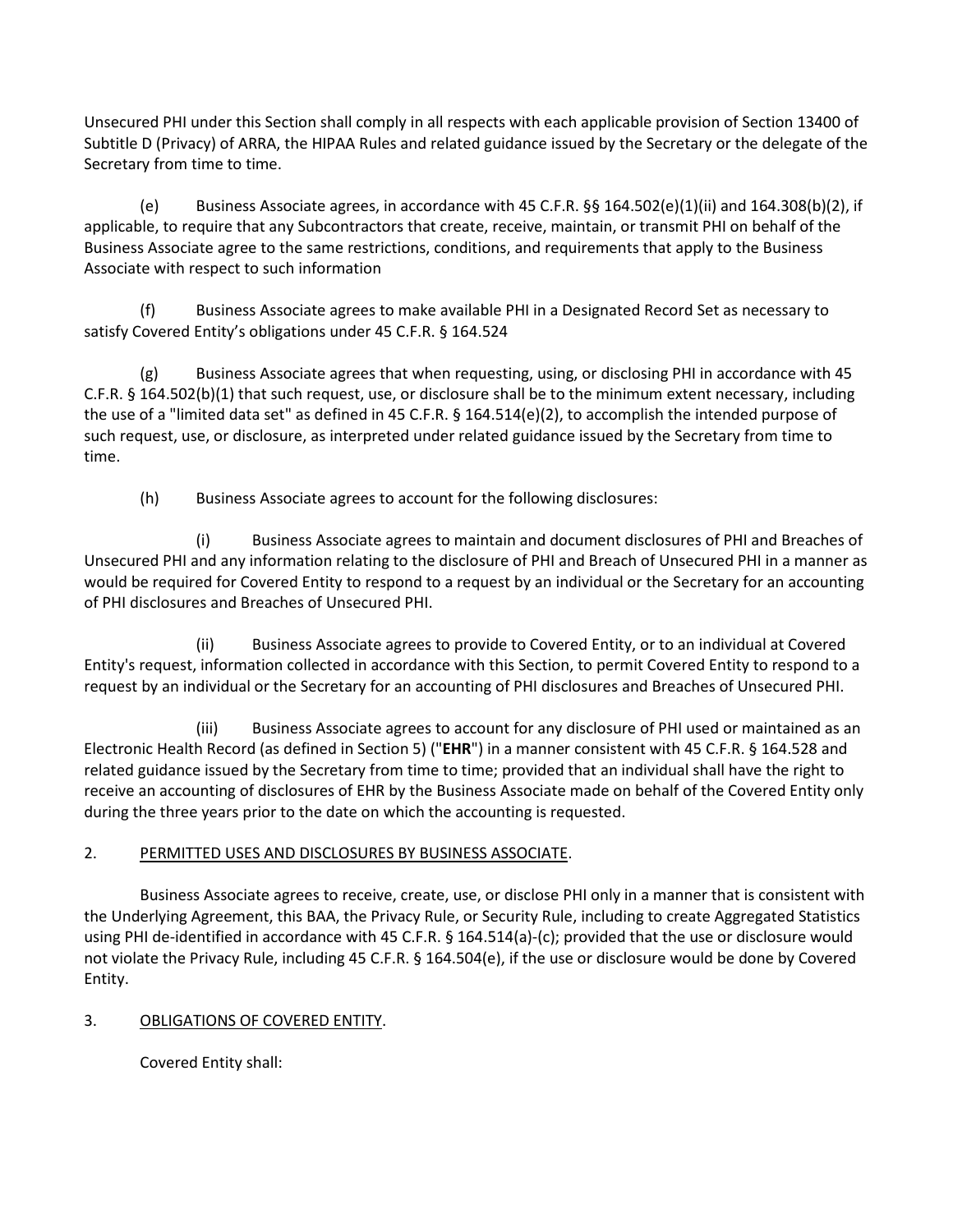(a) Obtain all required consents and make all required disclosures necessary to lawfully disclose or make available PHI to Business Associate.

(b) Notify Business Associate of any restriction to the use or disclosure of PHI that Covered Entity has agreed to or is required to abide by under 45 C.F.R. § 164.522, to the extent that such restriction may affect Business Associate's use or disclosure of PHI under this BAA.

(c) Notify Business Associate of any changes in or revocation of permission by an individual to use or disclose PHI, if such change or revocation may affect Business Associate's permitted or required uses and disclosures of PHI under this BAA.

# 4. COMPLIANCE WITH SECURITY RULE.

(a) Business Associate shall comply with the HIPAA Security Rule, which shall mean the Standards for Security of Electronic Protected Health Information at 45 C.F.R. Part 160 and Subparts A and C of Part 164, as amended by ARRA and the HITECH Act. The term "**Electronic Health Record**" or "**EHR**" as used in this BAA shall mean an electronic record of health-related information on an individual that is created, gathered, managed, and consulted by authorized health care clinicians and staff.

(b) In accordance with the Security Rule, Business Associate agrees to:

(i) Implement the administrative safeguards set forth at 45 C.F.R. § 164.308, the physical safeguards set forth at 45 C.F.R. § 164.310, the technical safeguards set forth at 45 C.F.R. § 164.312, and the policies and procedures set forth at 45 C.F.R. § 164.316 to reasonably and appropriately protect the confidentiality, integrity, and availability of the ePHI that it creates, receives, maintains, or transmits on behalf of Covered Entity as required by the Security Rule;

(ii) Require that any agent, including a Subcontractor, to whom it provides such PHI agrees to implement reasonable and appropriate safeguards to protect the PHI; and

(iii) Report to the Covered Entity any Security Incident of which it becomes aware.

# 5. INDEMNIFICATION.

The parties agree and acknowledge that except as set forth herein, the indemnification obligations contained under the Underlying Agreement shall govern each party's performance under this BAA.

### 6. TERM AND TERMINATION.

(a) This BAA shall be in effect as of the Effective Date and continues in effect until the Underlying Agreement is terminated, at which time this BBA also terminates.

(b) Upon either party's knowledge of material breach by the other party, the non-breaching party shall provide an opportunity for the breaching party to cure the breach or end the violation, but if the breaching party does not cure the breach or end the violation within a reasonable timeframe, the non-breaching party may terminate this BAA upon written notice to the other party.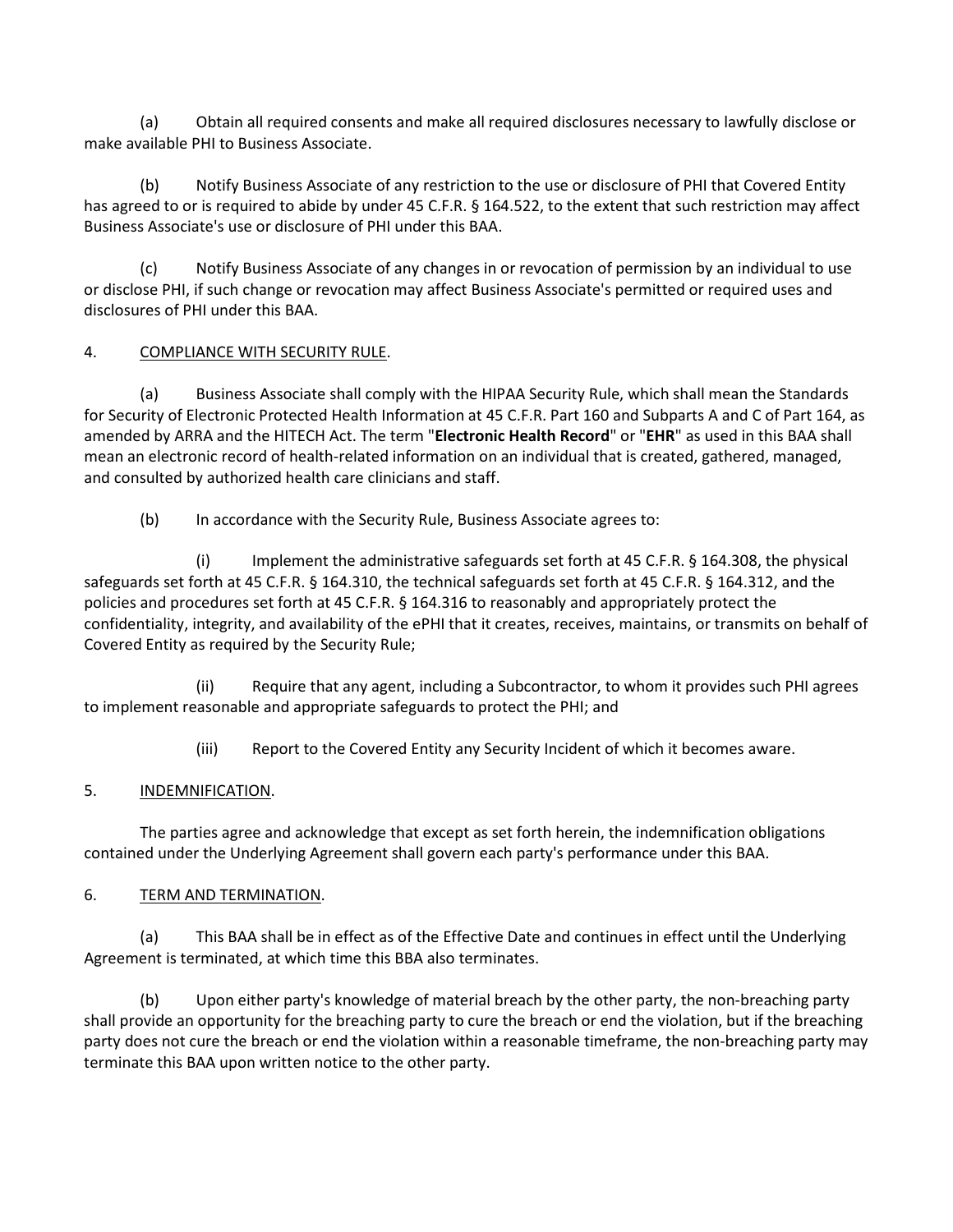(c) Upon termination of this BAA for any reason, the parties agree that the termination provisions of the Underlying Agreement shall govern the rights and obligations of the Parties provided that Business Associate shall retain only that PHI necessary for Business Associate to continue its proper business functions, provided it continues to use appropriate safeguards for as long as Business Associate retains the PHI.

# 7. MISCELLANEOUS.

(a) The parties agree to take such action as is necessary to amend this BAA to comply with the requirements of the Privacy Rule, the Security Rule, HIPAA, ARRA, the HITECH Act, the HIPAA Rules, and any other applicable law. Any ambiguity shall be resolved in favor of a meaning that permits Covered Entity to comply with the HIPAA Rules.

(b) This BAA constitutes the entire agreement between the parties related to the subject matter of this BAA. This BAA supersedes all prior negotiations, discussions, representations, or proposals, whether oral or written. This BAA may not be modified unless done so in writing and signed by a duly authorized representative of both parties. If any provision of this BAA, or part thereof, is found to be invalid, the remaining provisions shall remain in effect.

(c) This BAA will be binding on the successors and assigns of the Covered Entity and the Business Associate. However, this BAA may not be assigned, in whole or in part, without the written consent of the other party. Any attempted assignment in violation of this provision shall be null and void.

(d) This BAA may be executed in counterparts, each of which shall be deemed an original.

(e) Except to the extent preempted by federal law, this BAA shall be governed by and construed in accordance with the same internal laws as that of the Underlying Agreement.

IN WITNESS WHEREOF, the parties hereto have executed this BAA as of the date first above written.

### **Kutztown Area School District**

By:

Name:

Title:

# **POPULATION HEALTH INNOVATIONS, INC.**

| By: <i>Michael T. Callaghan</i> |  |  |
|---------------------------------|--|--|
|                                 |  |  |

Name: Michael T. Callaghan

Title: VP of Sales, Business/Community Development\_\_\_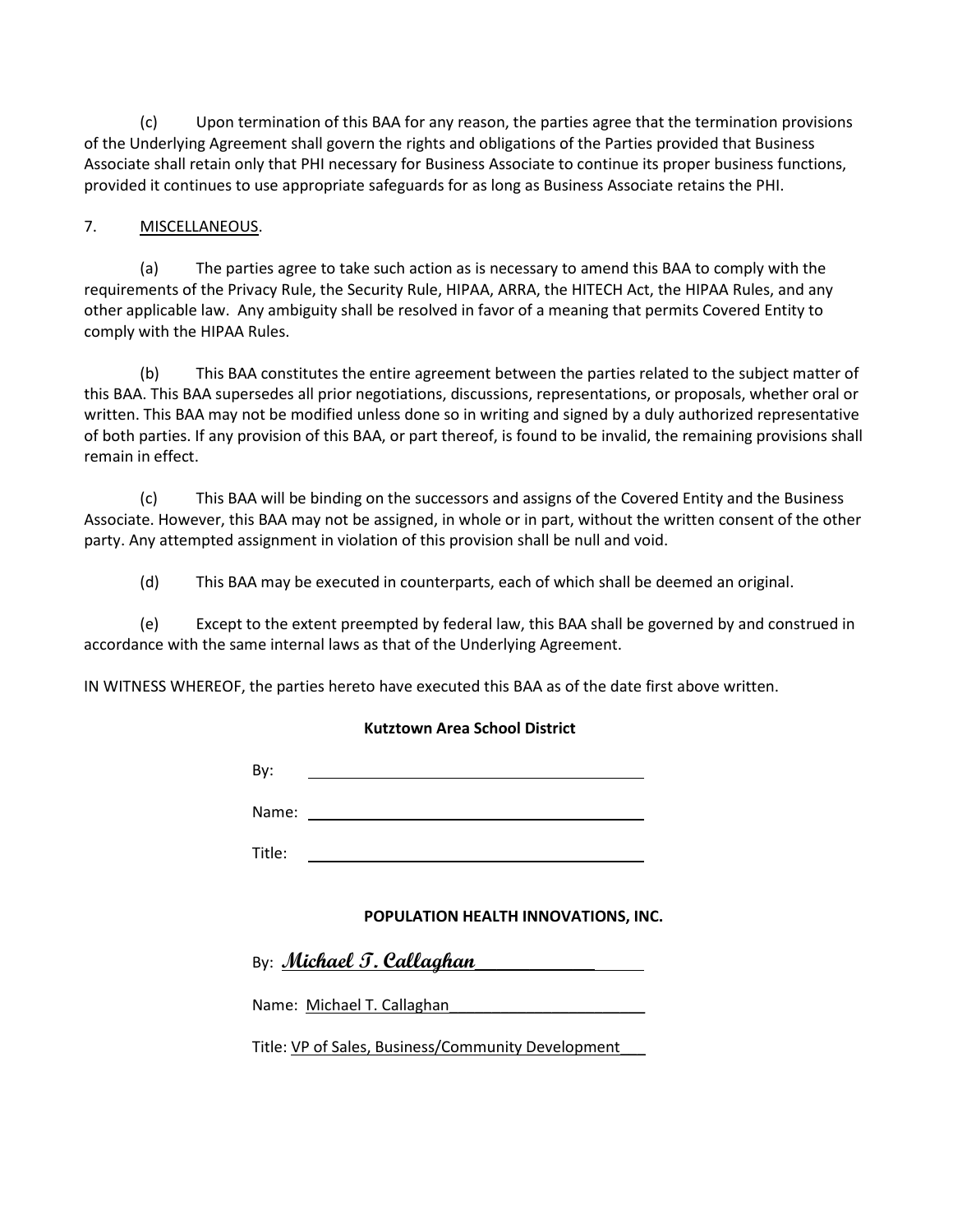

# **Population Health Innovations Health eTools Pricing Quote**

| Date of Pricing Agreement: 5/22/2019 REVISED |                                      |
|----------------------------------------------|--------------------------------------|
| Provided For:                                | <b>Kutztown Area School District</b> |
| Initial Term:                                | 5/22/2019 through 7/31/2022          |
| Renewal Date:                                | 8/1/2022                             |

Renewal Term: Automatic annual renewal subject to the terms and conditions set forth in the Saas Agreement The signed agreement and quote must be received by July 1, 2019 to lock-in the pricing below: 3-Year Pricing Agreement Options

|                                                                                            |                        | School Year # Schools Base Price Total Cost Due Date                                                     |   |                  |                        |                              |
|--------------------------------------------------------------------------------------------|------------------------|----------------------------------------------------------------------------------------------------------|---|------------------|------------------------|------------------------------|
|                                                                                            | 2019-20                |                                                                                                          | 5 | \$0              |                        | $$0$ 7/1/2019                |
|                                                                                            | 2020-21                |                                                                                                          | 5 |                  | \$500 \$2,000 7/1/2020 |                              |
|                                                                                            | 2021-22                |                                                                                                          | 5 | \$500            |                        | \$2,000 7/1/2021             |
|                                                                                            |                        |                                                                                                          |   |                  | \$4,000                |                              |
| <b>Option 2: Discounted Plan</b>                                                           |                        |                                                                                                          |   |                  |                        |                              |
|                                                                                            |                        | Amount due with 25% discount if paid by due date                                                         |   |                  |                        | \$3,000 7/1/2020             |
| Listing of Kutztown Area Public School District Schools:                                   |                        |                                                                                                          |   |                  |                        |                              |
|                                                                                            |                        | Kutztown Area High Schl                                                                                  |   | 1                |                        |                              |
|                                                                                            | Kutztown Elem          |                                                                                                          |   | 1                |                        |                              |
|                                                                                            | <b>Greenwich Elem</b>  |                                                                                                          |   | 1                |                        |                              |
|                                                                                            |                        | Kutztown Area MS                                                                                         |   | $\mathbf{1}$     |                        |                              |
|                                                                                            | Total                  |                                                                                                          |   | 4                |                        |                              |
| Listing of Private Schools within Kutztown Area School District boundaries (using HeT V2): |                        |                                                                                                          |   |                  |                        |                              |
|                                                                                            |                        | Kempton New Church Schl                                                                                  |   | <b>No Charge</b> |                        |                              |
|                                                                                            |                        |                                                                                                          |   | 1                |                        |                              |
|                                                                                            | Total                  |                                                                                                          |   |                  |                        |                              |
|                                                                                            | <b>District TOTAL:</b> |                                                                                                          |   |                  |                        | 5 Total Schools using HET V2 |
| Acceptance of pricing agreemment:                                                          |                        |                                                                                                          |   |                  |                        |                              |
| <b>Select Pricing Option:</b>                                                              |                        |                                                                                                          |   |                  |                        |                              |
|                                                                                            |                        | <b>Option 1: Annual Plan</b>                                                                             |   |                  |                        |                              |
|                                                                                            |                        | <b>Option 2: Discounted Plan</b>                                                                         | X |                  |                        |                              |
| Signature                                                                                  |                        |                                                                                                          |   |                  |                        |                              |
| Name                                                                                       |                        |                                                                                                          |   |                  |                        |                              |
| Title                                                                                      |                        |                                                                                                          |   |                  |                        |                              |
| <b>School District</b>                                                                     |                        | <u> 1989 - Andrea Barbara, manazarta (h. 1989).</u><br><u> 1989 - Andrea State Barbara, amerikan per</u> |   |                  |                        |                              |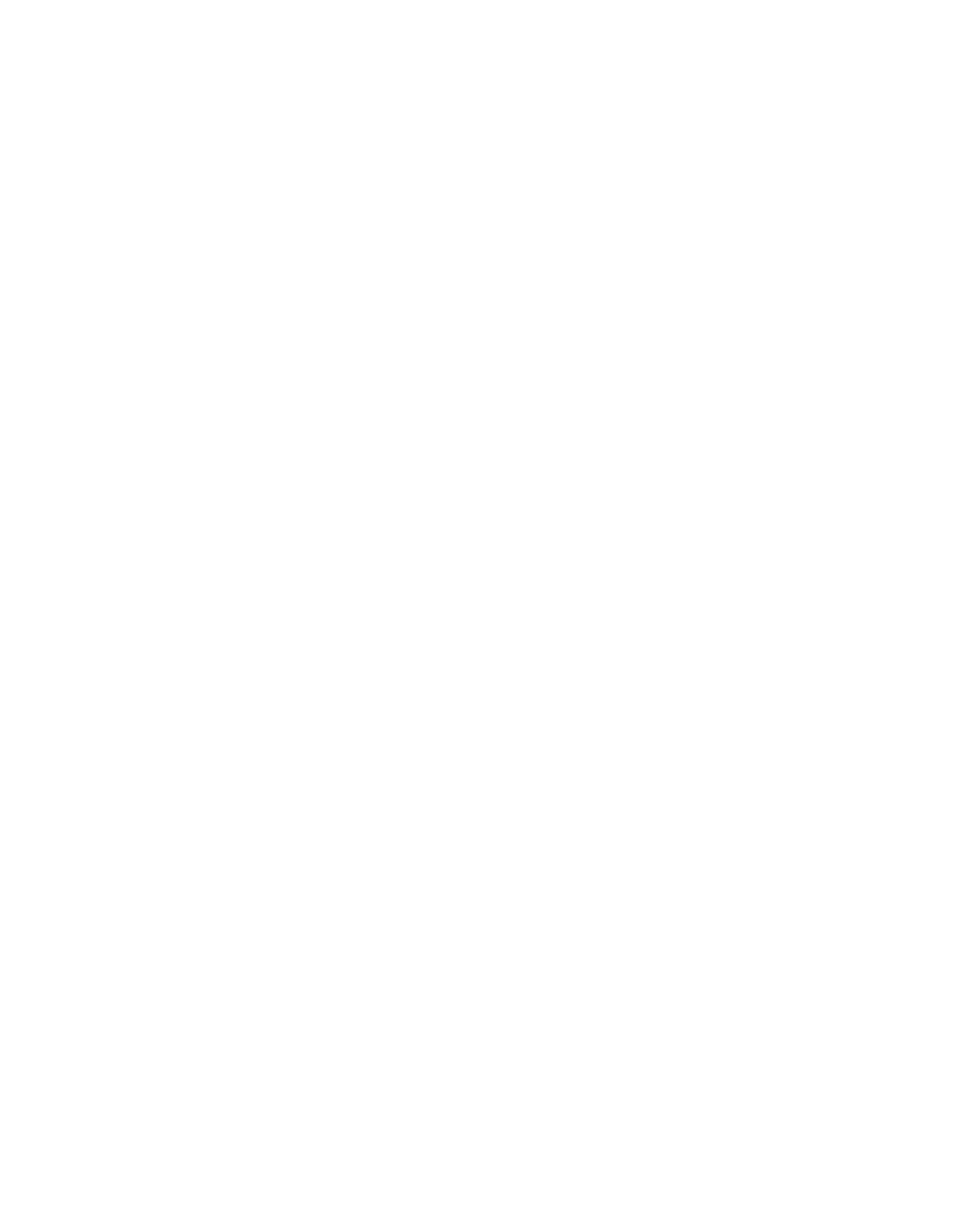# **KUTZTOWN AREA SCHOOL DISTRICT**

# **2019-2020 Homestead and Farmstead Exclusion Resolution**

**RESOLVED**, by the Board of School Directors of Kutztown Area School District, that homestead and farmstead exclusion real estate tax assessment reductions are authorized for the school year beginning July 1, 2019, under the provisions of the Homestead Property Exclusion Program Act (part of Act 50 of 1998) and the Taxpayer Relief Act (Act 1 of 2006), as follows:

1. 1. **Aggregate amount available for homestead and farmstead real estate tax reduction.** The following amounts are available for homestead and farmstead real estate tax reduction for the school year beginning July 1, 2019:

a. a. **Gambling tax funds.** The Pennsylvania Department of Education (PDE) has notified the School District that PDE will pay to the School District during the school year pursuant to Act 1, 53 P.S. § 6926.505(b), as a property tax reduction allocation funded by gambling tax funds, the amount of \$611,225.76.

a. b. **Leftover from prior year.** The undistributed amount leftover from 2017-18 gambling funds is \$18.79.

a. c. **Aggregate amount available.** Adding these amounts, the aggregate amount available during the school year for real estate tax reduction is \$611,244.55.

a. 2. **Homestead/farmstead numbers.** Pursuant to Act 50, 54 Pa. C.S. § 8584(i), and Act 1, 53 P.S. § 6926.341(g)(3), the County has provided the School District with a certified report listing approved homesteads and approved farmsteads as follows:

a. a. **Homestead property number.** The number of approved homesteads within the School District is 3,057.

a. b. **Farmstead property number.** The number of approved farmsteads within the School District is 189.

a. c. **Homestead/farmstead combined number.** Adding these numbers, the aggregate number of approved homesteads and approved farmsteads is 3,246.

a. 3. **Real estate tax reduction calculation.** The school board has decided that the homestead exclusion amount and the farmstead exclusion amount shall be equal. Dividing the paragraph 1(c) aggregate amount available during the school year for real estate tax reduction of \$611,244.55 by the paragraph 2(c) aggregate number of approved homesteads and approved farmsteads of 3,246 (before considering the assessed value of approved homesteads and approved farmsteads having an assessed value below the preliminary calculation of the maximum real estate assessed value reduction amount to be established as the homestead and farmstead exclusion amount), the preliminary calculation of the maximum real estate tax reduction amount applicable to each approved homestead and to each approved farmstead is \$188.83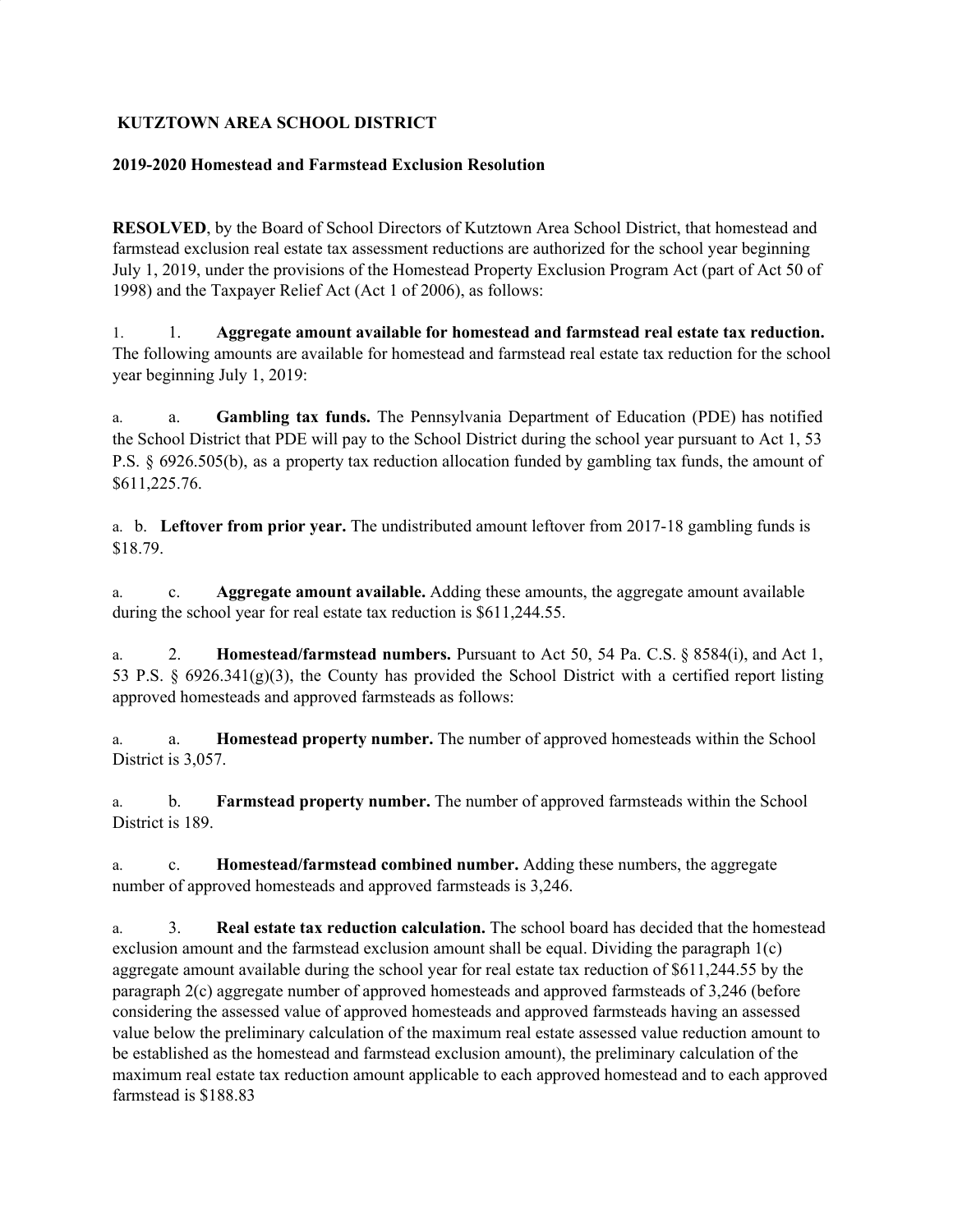1. Based on calculations provided by the School District Business Office from the best available information and carefully evaluated by the School Board, considering the assessed value of approved homesteads and approved farmsteads having an assessed value below the preliminary calculation of the maximum real estate assessed value reduction amount to be established as the homestead exclusion and the farmstead exclusion amount, an additional aggregate amount of \$1,785.82 will be available during the school year for real estate tax reduction applicable to approximately 3,216 homesteads and farmsteads, resulting in an additional real estate tax reduction amount available for each homestead and farmstead of \$.52. Adding this additional amount to the preliminary calculation of the maximum real estate tax reduction amount of \$188.31, the final maximum real estate tax reduction amount applicable to each approved homestead and to each approved farmstead is \$188.83.

Board President \_\_\_\_\_\_\_\_\_\_\_\_\_\_\_\_\_\_\_\_\_\_\_\_\_ Board Secretary \_\_\_\_\_\_\_\_\_\_\_\_\_\_\_\_\_\_\_\_\_\_\_\_

Date \_\_\_\_\_\_\_\_\_\_\_\_\_\_\_\_\_\_\_\_\_\_\_\_\_\_\_\_\_\_\_\_\_\_ Date \_\_\_\_\_\_\_\_\_\_\_\_\_\_\_\_\_\_\_\_\_\_\_\_\_\_\_\_\_\_\_\_\_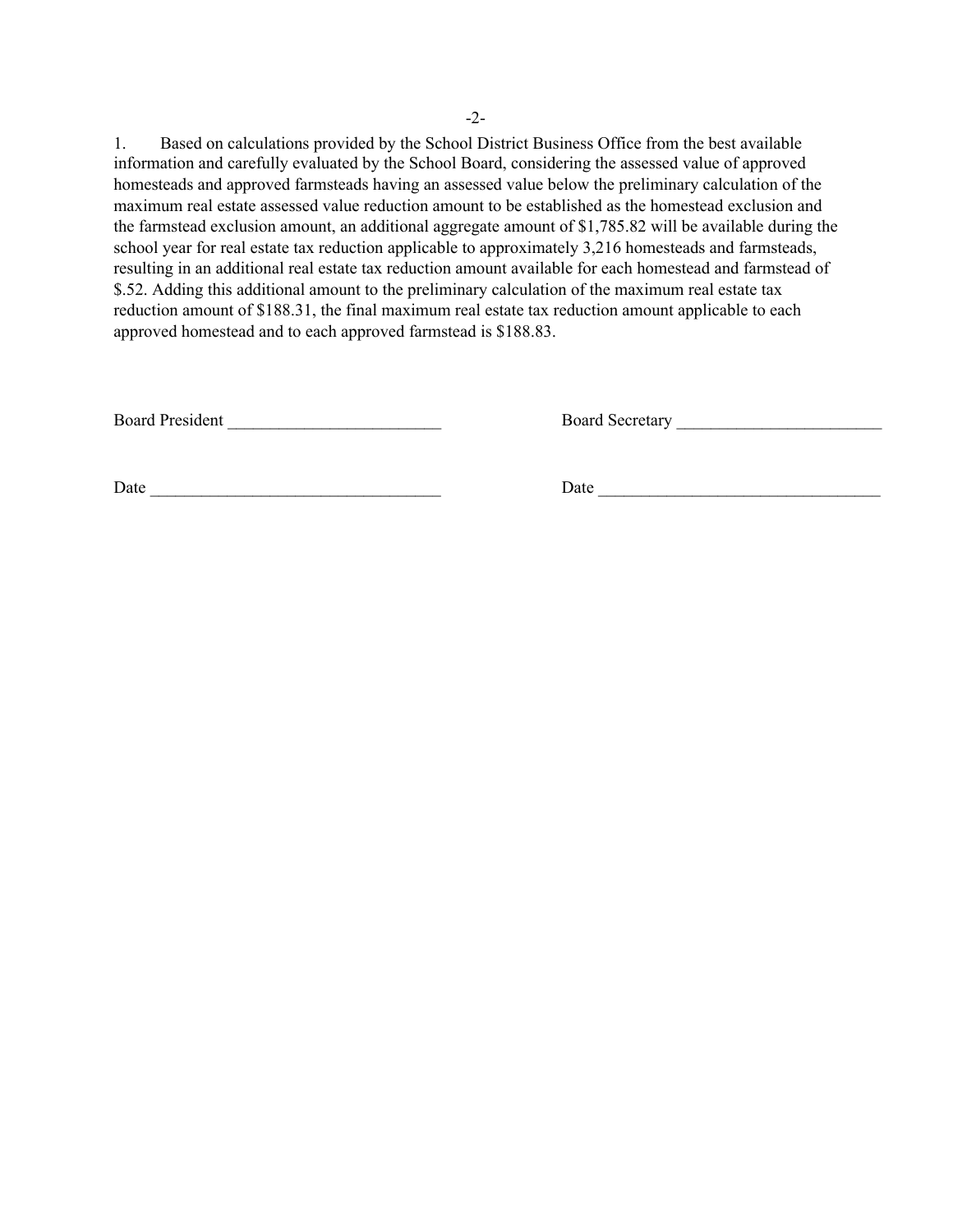|                      | # of                 |                         | <b>Concussion happened Concussion during Phys.</b> | <b>PIAA</b>           |  |
|----------------------|----------------------|-------------------------|----------------------------------------------------|-----------------------|--|
| <b>School</b>        | <b>Concussions</b>   | before/after school     | <b>Ed/Recess/Class time</b>                        | <b>Athletics</b>      |  |
| <b>Elementary</b>    |                      |                         |                                                    |                       |  |
| 2013-2014            | $\boldsymbol{3}$     |                         | 3                                                  | 0                     |  |
| 2014-2015            | $\overline{z}$       |                         | In school - 7                                      | 0                     |  |
| 2015-2016            | $9 - 2%$             | 8                       | 1                                                  | 0                     |  |
| 2016-2017            | 4 - less than 1%     | $\boldsymbol{3}$        | 1                                                  | 0                     |  |
| 2017 - 2018          | $9 - 2%$             | 3                       | 6                                                  | 0                     |  |
| 2018 - 2019          | $3$ - less than $1%$ | $\overline{\mathbf{3}}$ | 0                                                  | 0                     |  |
|                      | # $of$               |                         | <b>Concussion happened Concussion during Phys.</b> |                       |  |
| <b>School</b>        | <b>Concussions</b>   | before/after school     | <b>Ed/Recess/Class time</b>                        | <b>PIAA Athletics</b> |  |
| <b>Middle School</b> |                      |                         |                                                    |                       |  |
| 2013-2014            | 17                   | $\overline{\mathbf{z}}$ | $\overline{2}$                                     | 8                     |  |
|                      |                      |                         |                                                    | Football - 2          |  |
|                      |                      |                         |                                                    | Basketball - 4        |  |
|                      |                      |                         |                                                    | Baseball - 2          |  |
|                      |                      |                         |                                                    |                       |  |
| 2014-2015            | 19                   | 5                       | $\overline{4}$                                     | 10                    |  |
|                      |                      |                         |                                                    | Soccer - 4            |  |
|                      |                      |                         |                                                    | Football - 1          |  |
|                      |                      |                         |                                                    | Wrestling - 2         |  |
|                      |                      |                         |                                                    | Basketball - 1        |  |
|                      |                      |                         |                                                    | Softball 2            |  |
|                      |                      |                         |                                                    |                       |  |
| 2015-2016            | $30 - 11%$           | 9                       | 9                                                  | 12                    |  |
|                      |                      |                         | Soccer - 2                                         | Soccer - 6            |  |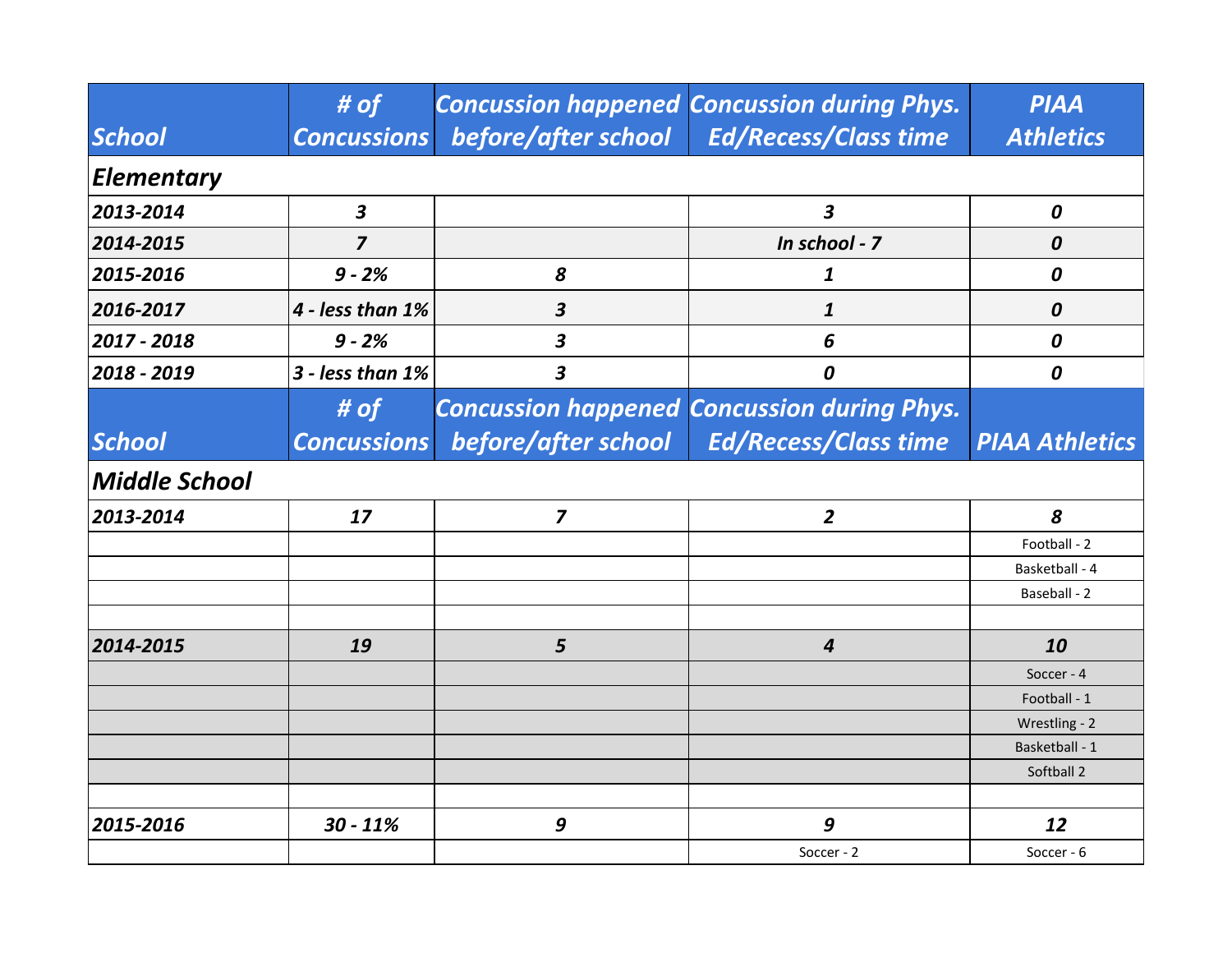| <b>School</b> | # of<br><b>Concussions</b> | before/after school | <b>Concussion happened Concussion during Phys.</b><br><b>Ed/Recess/Class time</b> | PIAA Athletics  |
|---------------|----------------------------|---------------------|-----------------------------------------------------------------------------------|-----------------|
|               |                            |                     |                                                                                   |                 |
|               |                            |                     |                                                                                   |                 |
|               |                            |                     |                                                                                   |                 |
|               |                            |                     |                                                                                   |                 |
|               |                            |                     |                                                                                   |                 |
|               |                            |                     |                                                                                   |                 |
|               |                            |                     |                                                                                   | Basketball - 1  |
|               |                            |                     |                                                                                   | Football - 1    |
| 2018 - 2019   | $7 - 2%$                   | 4                   | $\mathbf{1}$                                                                      | $\overline{2}$  |
|               |                            |                     | Volleyball - 1                                                                    |                 |
|               |                            |                     | Speedball - 1                                                                     |                 |
|               |                            |                     | Soccer - 1                                                                        |                 |
|               |                            |                     | Ghostbuster game - 1                                                              | Basketball - 2  |
|               |                            |                     | Gym class - 4                                                                     | Soccer - 4      |
| 2017 - 2018   | $18 - 6%$                  | 5                   | $\overline{\mathbf{z}}$                                                           | 6               |
|               |                            |                     | Speedball in gym class - 1                                                        | Field Hockey- 1 |
|               |                            |                     | Fell in gym class-1                                                               | Soccer - 1      |
| 2016-2017     | $8 - 2%$                   | $\boldsymbol{4}$    | $\overline{2}$                                                                    | $\overline{2}$  |
|               |                            |                     | Speedball - 1                                                                     |                 |
|               |                            |                     | Ran into the wall - 1                                                             |                 |
|               |                            |                     | Basketball - 1                                                                    | Softball - 2    |
|               |                            |                     | Dodgeball - 1                                                                     | Basketball - 2  |
|               |                            |                     | Volleyball - 1                                                                    | Wrestling - 1   |
|               |                            |                     | Doctorball - 2                                                                    | Football - 1    |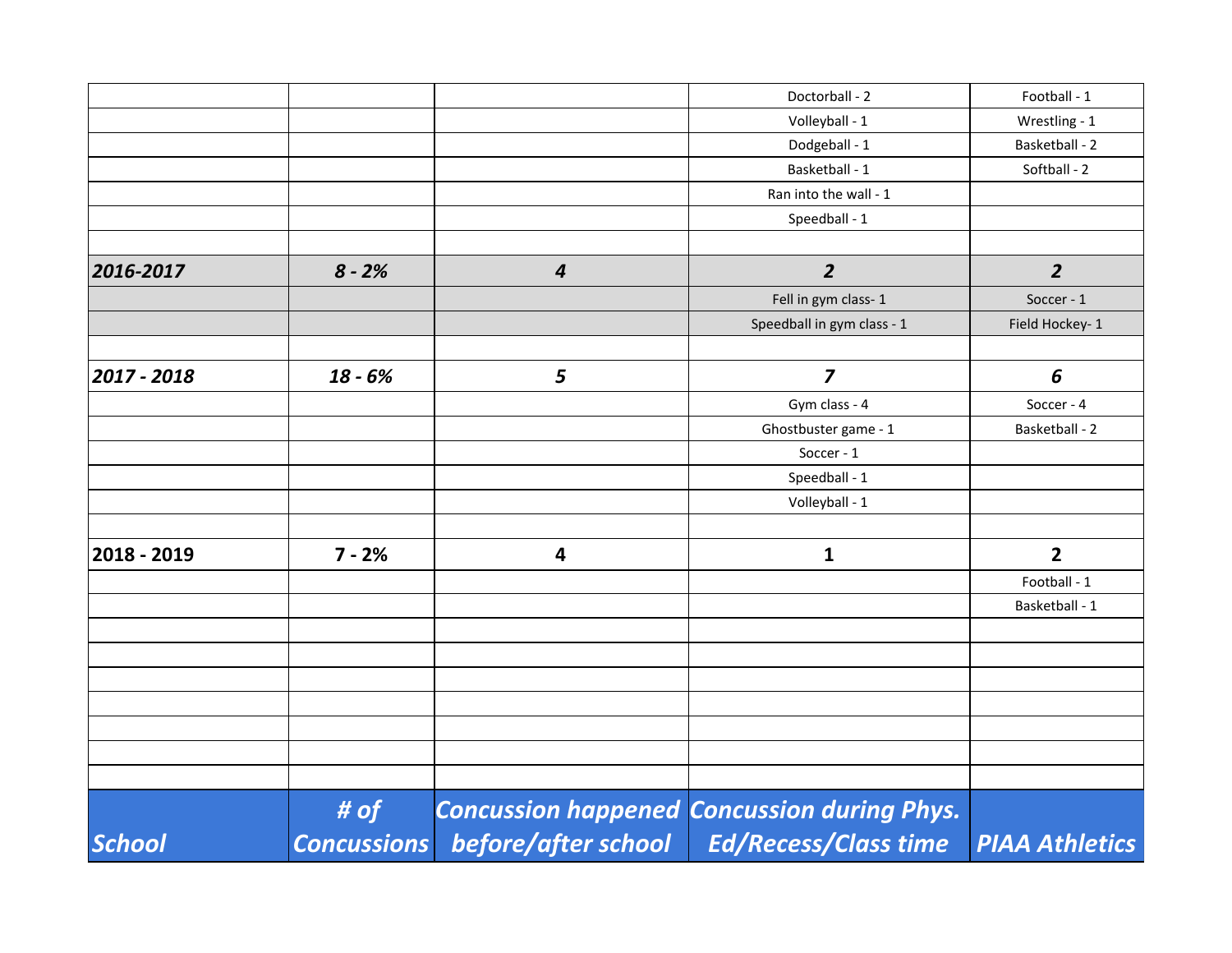| <b>High School</b> |           |                         |                         |                  |
|--------------------|-----------|-------------------------|-------------------------|------------------|
| 2013-2014          | 19        | $\overline{\mathbf{z}}$ | $\boldsymbol{4}$        | 8                |
|                    |           |                         |                         | Football - 2     |
|                    |           |                         |                         | Soccer - 4       |
|                    |           |                         |                         | Field Hockey - 1 |
|                    |           |                         |                         | Volleyball - 1   |
|                    |           |                         |                         |                  |
| 2014-2015          | 13        | $\overline{\mathbf{5}}$ | $\boldsymbol{0}$        | $\boldsymbol{8}$ |
|                    |           |                         |                         | Football - 3     |
|                    |           |                         |                         | Soccer - 3       |
|                    |           |                         |                         | Field Hockey - 2 |
|                    |           |                         |                         |                  |
| 2015-2016          | $21 - 5%$ | $\boldsymbol{9}$        | $\overline{\mathbf{3}}$ | $\boldsymbol{9}$ |
|                    |           |                         | Baseball - 1            | Basketball - 2   |
|                    |           |                         | Frisbee - 1             | Football - 3     |
|                    |           |                         | Volleyball - 1          | Cheerleading - 1 |
|                    |           |                         |                         | Soccer - 1       |
|                    |           |                         |                         | Field Hockey - 2 |
|                    |           |                         |                         |                  |
| 2016-2017          | $15 - 3%$ | $\boldsymbol{8}$        | $\boldsymbol{1}$        | 6                |
|                    |           |                         | Phys Ed. - golf         | Soccer - 3       |
|                    |           |                         |                         | Field Hockey- 1  |
|                    |           |                         |                         | Wrestling - 1    |
|                    |           |                         |                         | Softball - 1     |
|                    |           |                         |                         |                  |
| 2017 - 2018        | $20 - 5%$ | $\boldsymbol{9}$        | $\overline{\mathbf{3}}$ | $\boldsymbol{8}$ |
|                    |           |                         | PE basketball - 1       | Basketball - 1   |
|                    |           |                         |                         | Cheerleading - 2 |
|                    |           |                         |                         | Football - 2     |